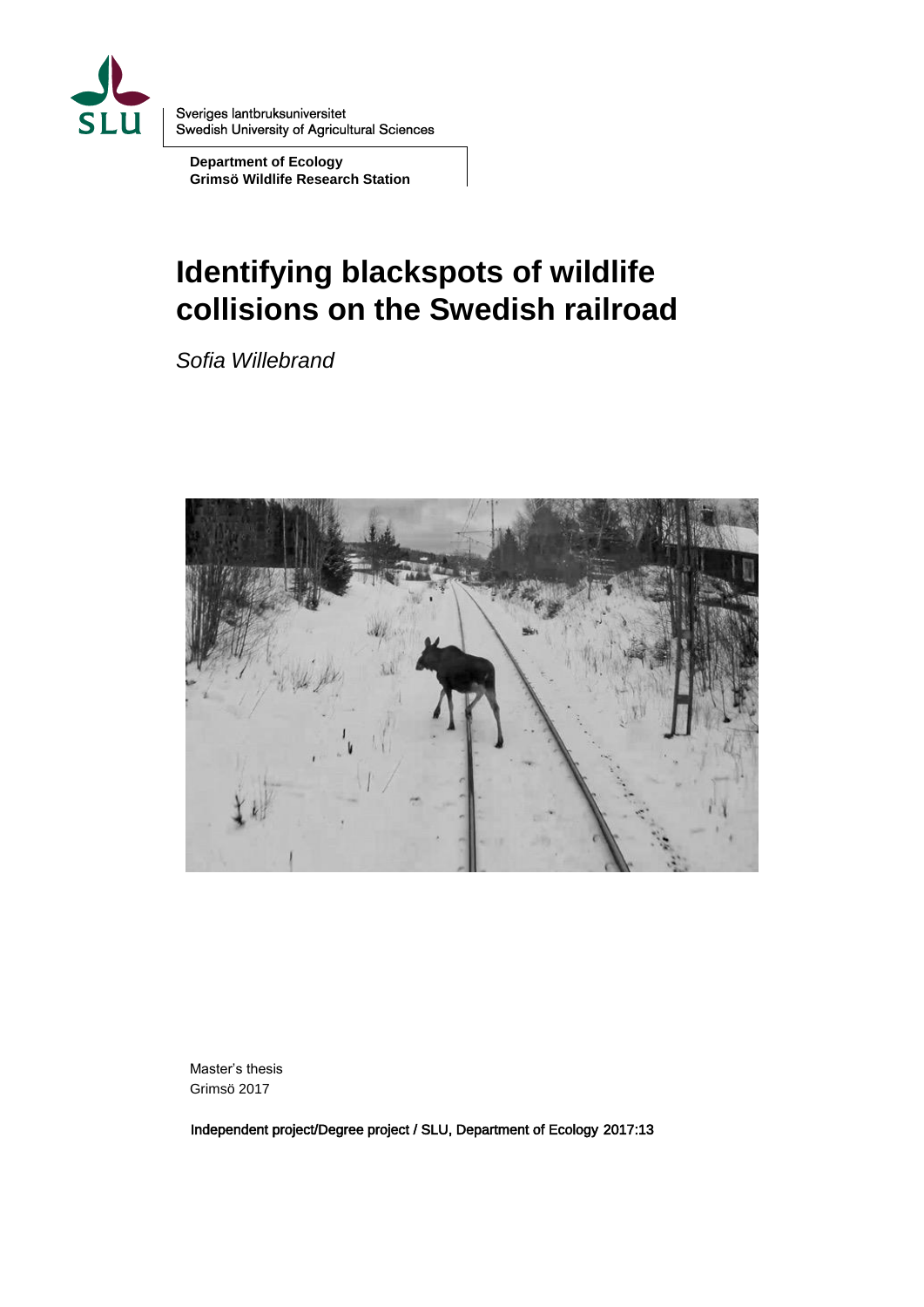### **Identifying blackspots of wildlife collisions on the Swedish railroad**

*Sofia Willebrand*

| <b>Supervisor:</b> | Andreas Seiler, SLU, Department of Ecology |
|--------------------|--------------------------------------------|
|                    |                                            |

**Examiner:** Petter Kjellander, SLU, Department of Ecology

**Credits:** 30 hec **Level:** A2E **Course title:** Independent project in Biology - Master´s thesis **Course code:** EX0565 **Programme/education:** Independent Master's thesis

**Place of publication:** Grimsö **Year of publication:** 2017 **Cover picture:** Thord Vedlund-Vall **Title of series:** Independent project/Degree project / SLU, Department of Ecology **Part no:** 2017:13 **Online publication:** http://stud.epsilon.slu.se

**Keywords:** blackspots, train-wildlife collisions, roe deer, moose

**Sveriges lantbruksuniversitet Swedish University of Agricultural Sciences**

Faculty of Natural Resources and Agricultural Sciences Department of Ecology Grimsö Wildlife Research Station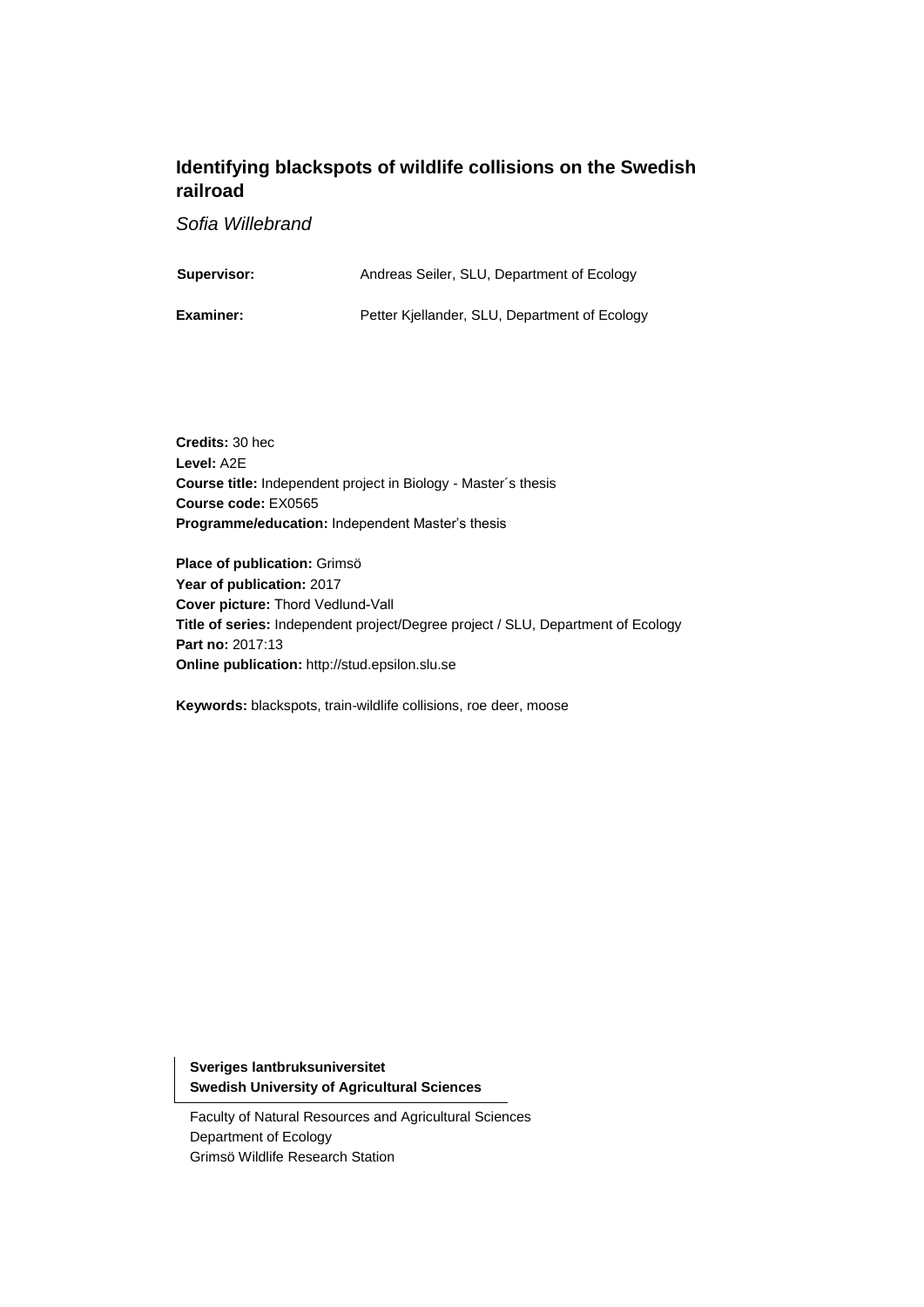#### Abstract

The number of wildlife collisions on the Swedish railroads is increasing at a rate unmatched by the development of wildlife populations and expansion of the railroad traffic. It is therefore essential to identify areas where the yearly risk of collisions is great (blackspots), to be able to allocate mitigating efforts in areas where they are most essential and effective. The aim of this report was to develop a method to identify blackspots for roe deer and moose collisions on railroads. Incidents are reported by segments, which are partitioned sections of the railroads. I defined a segment as a blackspot when it had continuously high number of incidents. Four different sets of blackspots were created. Segments were defined as blackspots if they were 10 or 13 years above the  $60<sup>th</sup>$  percentile of the national distribution of incidents per km, or 10 or 13 years above the  $70<sup>th</sup>$  percentile. The segments within these four sets where then ranked. To evaluate the different sets, I performed separate logistic regression for each set of defined blackspots where the dependent variables were the blackspots (1) and segments below the  $50<sup>th</sup>$  percentile for all years (0). To further analyse the difference of the sets, receiver operating characteristics (ROC) - curves were calculated for each final model which is a statistical tool used to assess a logistic model's ability to differentiate between, in this case, blackspots and low-frequency segments. For both species, 13 years above the  $70<sup>th</sup>$  percentile resulted in models with the greatest ability to discriminate between blackspots and low-frequency segments and held the highest number of incidents per total length of railroads. Future analysis of which percentile to use and how many years the segment should be above that percentile is needed. However, I have developed a method to identify the segments that are in the biggest need of mitigating efforts. The strength of my approach to identify blackspots is that it can be adjusted to different needs and purposes, and is flexible to suit many different goals.

*Keywords:* blackspots, train-wildlife collisions, roe deer, moose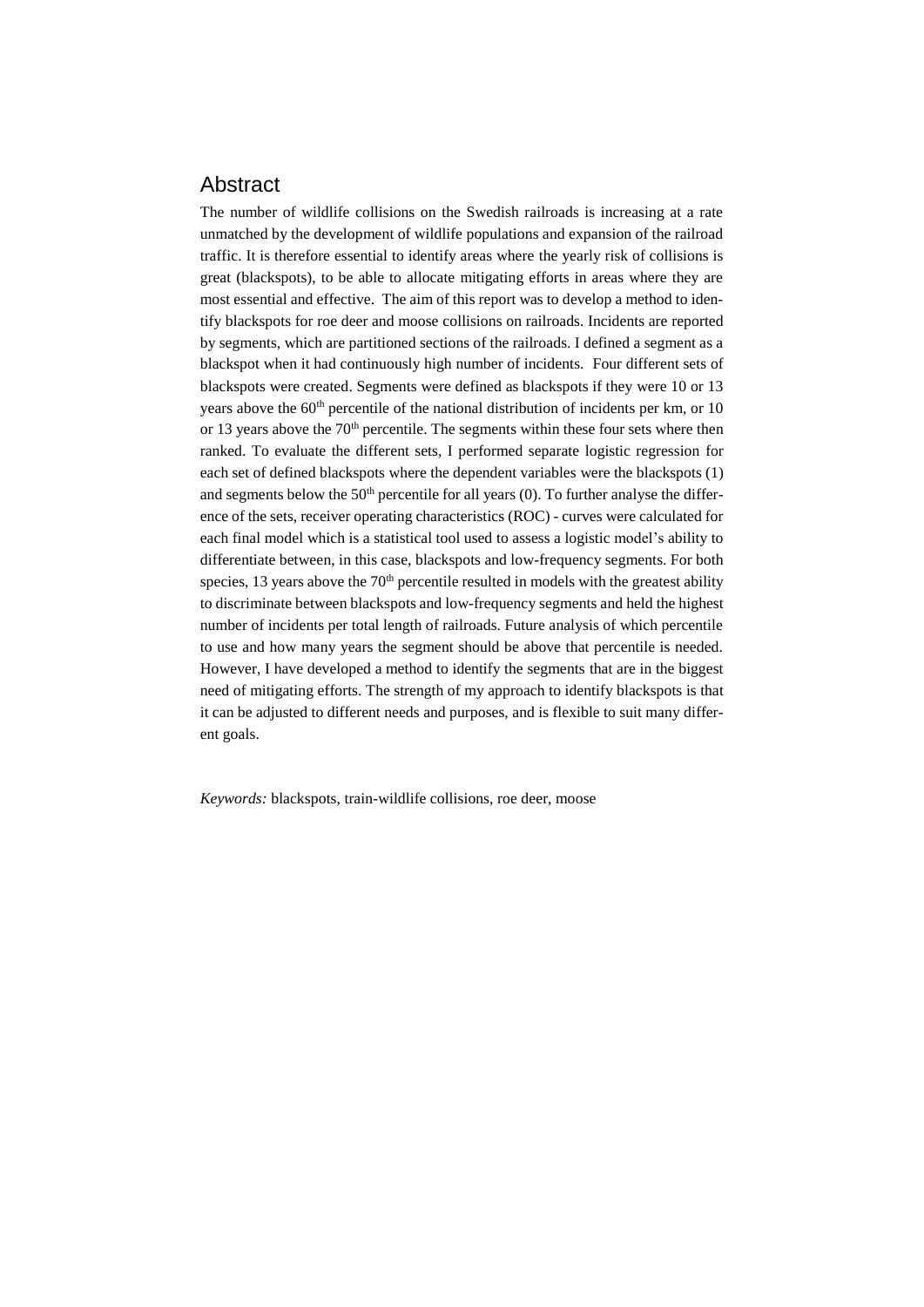#### Populärvetenskaplig sammanfattning

Antalet kollisioner med vilt ökar längs Sveriges järnvägar vilket bland annat orsakar ekonomiska förluster till följd av reparation av tåg och tågräls. Det orsakar även psykologiska besvär för lokförare som inte har möjlighet att bromsa, samt förlust av jaktbara arter och onödigt lidande bland vilt. Samhället står därför inför utmaningen att minska dessa kollisioner genom att identifiera de områden där åtgärder kommer att vara mest effektiva. Områden där viltkollisioner ofta förekommer med höga frekvenser kan kallas för *blackspots*. Syftet med denna rapport är att identifiera viktiga aspekter för definiering av blackspots såväl som att skapa en metod som kan ta vara på dessa aspekter längs med järnväg.

Trafikverkets databas OFELIA innehåller bl.a. incidenter med vilt som förväntas störa tågtrafiken längs järnvägar. För åren 2001 till 2016 sammanställde jag antalet incidenter per tågsträcka och art. Totalt rapporterades 62 786 incidenter fördelade på 38 däggdjurs-arter. De vanligaste arterna inblandade i kollisioner var rådjur och älg följt av ren, tamdjur, hjort (kronhjort och dovhjort) och vildsvin. Antalet incidenter såväl som antalet sträckor som det rapporterats incidenter på har stadigt ökat under den aktuella tidsperioden.

Blackspots för rådjur och älg definierades genom att välja ut de sträckor som under flest antal år haft en särskilt hög olycksbelastning sett till antal olyckor per km per år i Sverige. Mer i detalj valde jag fyra olika kombinationer av blackspots, 10 eller 13 år över 60 percentilen av det årliga antalet olyckor per km för alla sträckor, eller 10 eller 13 år över 70 percentilen. Dessa kombinationer utvärderades sedan med hjälp av en logistisk regression där blackspots jämfördes med sträckor med få olyckor för att se hur väl blackspotsen kunde identifiera miljövariabler som leder till en ökad mängd kollisioner. De definierade blackspotsen rankades sedan utefter ett set av kriterier för att kunna belysa de sträckor där det största behovet av åtgärder finns. För att se hur väl modellerna kunde skilja mellan blackspots och kontroll, alltså sträckor med få olyckor, användes ett statistiskt verktyg kallat Receiver Operating Characteristics (ROC).

Genom att välja ut de sträckor som låg minst 13 år över 70 percentilen identifierades de sträckor som hade högst antal kollisioner per km. Denna studie har pekar ut ett set av tågsträckor med ett upprepat högt antal kollisioner där motverkande åtgärder bör koncentreras. Studien har även belyst vikten av att fokusera på vilka kriterier som ska inkluderas vid definition av blackspots. Genom att automatisera de steg som genomförts i denna studie finns goda förutsättningar för att snabbt kunna identifiera framtida konfliktsträckor mellan tågtrafik och djur i Sverige.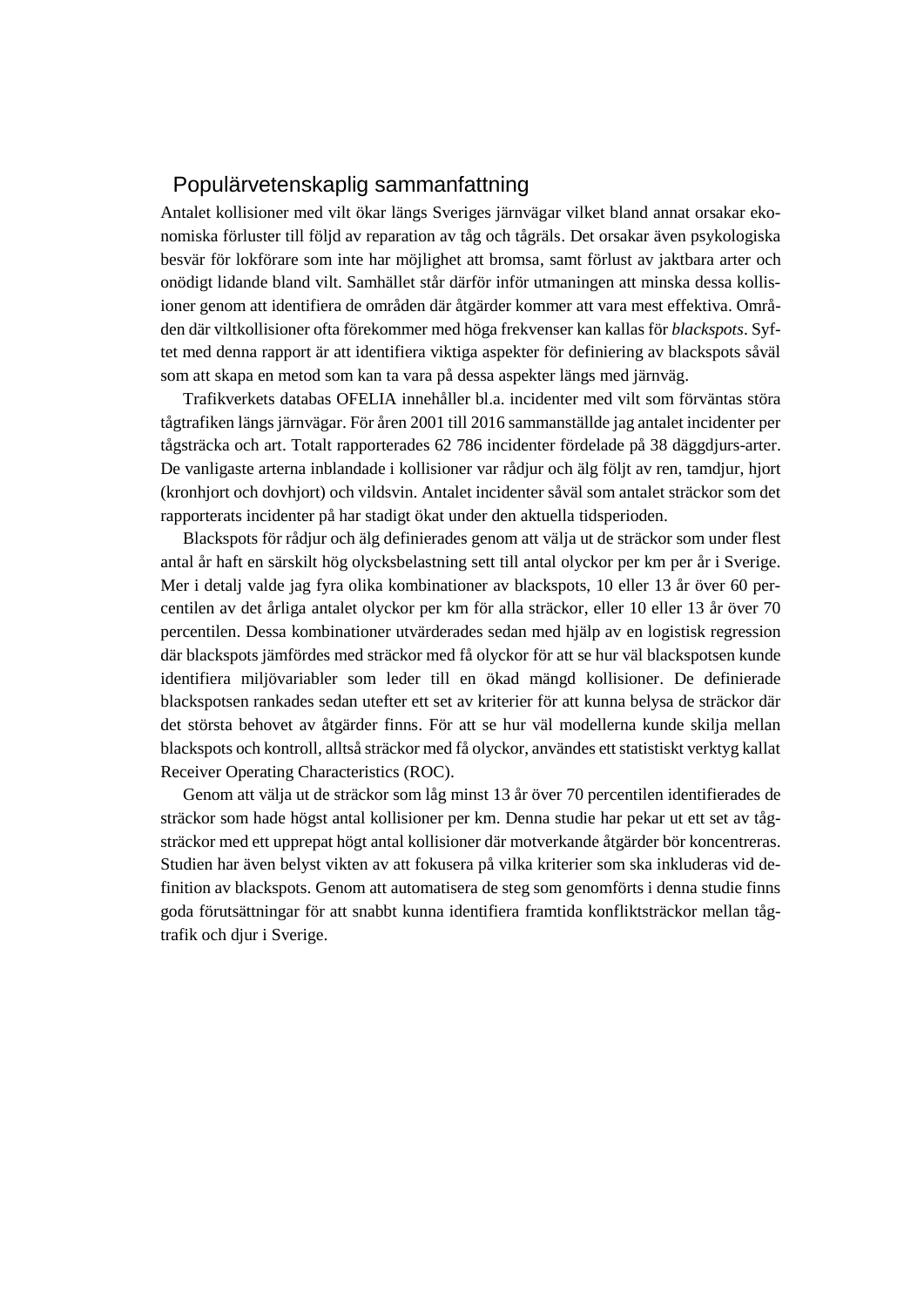## Table of contents

|                         | <b>List of tables</b>                    | 4  |  |  |
|-------------------------|------------------------------------------|----|--|--|
|                         | List of figures                          | 5  |  |  |
| 1                       | <b>Introduction</b>                      | 7  |  |  |
| $\mathbf{2}$            | <b>Method</b>                            | 9  |  |  |
| 2.1                     | Railroad network                         | 9  |  |  |
| 2.2                     | Database of incidents                    | 10 |  |  |
|                         | 2.2.1 Sorting of stations and segments   | 10 |  |  |
| 2.3                     | Identifying blackspots                   | 11 |  |  |
|                         | 2.3.1 Limit for blackspot identification | 11 |  |  |
| 2.4                     | Evaluating blackspots                    | 13 |  |  |
| 3                       | <b>Results</b>                           | 16 |  |  |
| 3.1                     | Descriptive statistics                   | 16 |  |  |
| 3.2                     | Defined blackspots                       | 19 |  |  |
| 3.3                     | Regression analysis of blackspots        | 23 |  |  |
| 4                       | <b>Discussion</b>                        | 28 |  |  |
| 4.1                     | Conclusion                               | 30 |  |  |
| <b>Acknowledgements</b> |                                          |    |  |  |
|                         | <b>References</b>                        | 32 |  |  |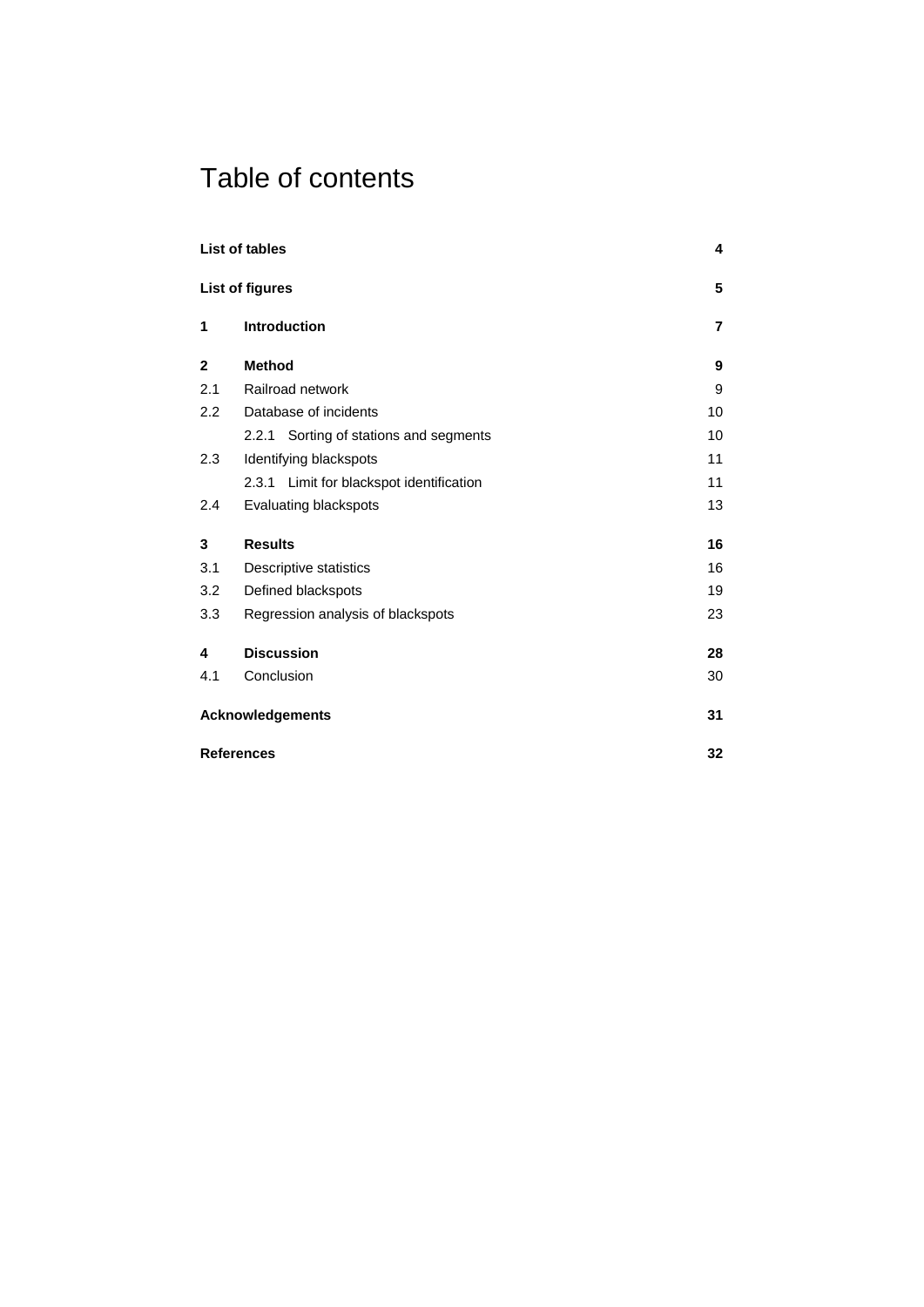## <span id="page-5-0"></span>List of tables

| Table 1: Overview of the chosen explanatory variables for the logistic regression for<br>comparison of blackspots to low-frequency segments for roe deer and                                                                                                                                                                                                                                                                                                                                 |    |
|----------------------------------------------------------------------------------------------------------------------------------------------------------------------------------------------------------------------------------------------------------------------------------------------------------------------------------------------------------------------------------------------------------------------------------------------------------------------------------------------|----|
| moose. Each explanatory variable is given an expected relationship based<br>on earlier studies and ecology of the species. Range, average and<br>standard deviation of the variables are based on the extrapolated data                                                                                                                                                                                                                                                                      |    |
| from ArcGIS for the segments used in the analysis.                                                                                                                                                                                                                                                                                                                                                                                                                                           | 14 |
| Table 2. The number of reported incidents to OFELIA by species from year 2001 to<br>2016 where the total number of incidents is sorted in ascending order.<br>OFELIA is a database where all incidents which can plausibly affect the<br>train traffic in Sweden are reported. Here the incidents from 2001 to 2016<br>which are related to animals are shown.                                                                                                                               | 18 |
| Table 3. Final generated sets of blackspots for roe deer and moose dependent on<br>the set limit and number of years above the set limit (column 1). The letter<br>represents the species, the two first numbers represents the number of<br>years above the set limit and the two latter numbers represents the limit<br>(percentile of distribution of incidents for each year).                                                                                                           | 19 |
| Table 4. Top ten blackspots for roe deer on the Swedish railroad (R1370)                                                                                                                                                                                                                                                                                                                                                                                                                     | 22 |
| Table 5. Top ten blackspots for moose on the Swedish railroad (M1370)                                                                                                                                                                                                                                                                                                                                                                                                                        | 22 |
| Table 6. Final set of explanatory variables included in the four different sets of<br>blackspots for roe deer. An explanatory variable was included if it occurred<br>in all models' closer than two to the model with the lowest AICc. Variables<br>in bold were included in all final models for all different sets of blackspots<br>(snow).                                                                                                                                               | 23 |
| Table 7. Final set of explanatory variables included in the logistic regression models<br>for the four different sets of blackspots for moose. An explanatory variable<br>was included if it occurred in all models' closer than two to the model with<br>the lowest AICc, the final model was therefore not always the model with<br>the lowest AICc. Variables in bold were included in all final models for all<br>four sets of blackspots (fen, forest, over/under crossing, powerlines, |    |
| roads).                                                                                                                                                                                                                                                                                                                                                                                                                                                                                      | 24 |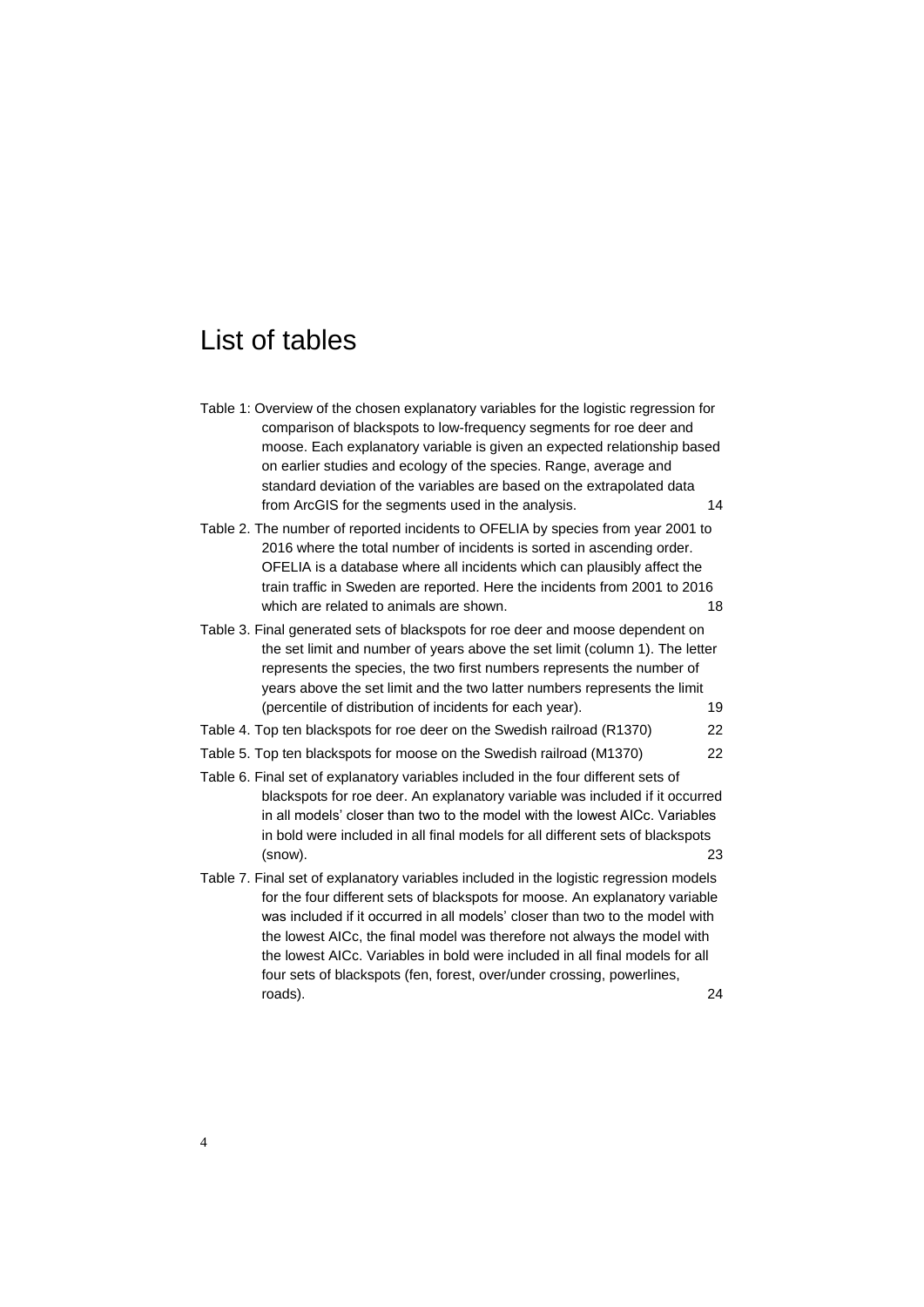# <span id="page-6-0"></span>List of figures

| Figure 1. The Swedish railroad operated by STA (Trafikverket, 2016b)                                                                                                                                                                                                                                                                                                                                                                                                                                                                                                                                                                                                                                      | 9  |
|-----------------------------------------------------------------------------------------------------------------------------------------------------------------------------------------------------------------------------------------------------------------------------------------------------------------------------------------------------------------------------------------------------------------------------------------------------------------------------------------------------------------------------------------------------------------------------------------------------------------------------------------------------------------------------------------------------------|----|
| Figure 2. In the database OFELIA, the driver usually provides information regarding<br>the station from which the train most recently departed, and the nearest or<br>one of the upcoming stations the train will pass when reporting an incident.<br>If a segment is not defined by two neighboring stations, it would stretch<br>over several consecutive stations and thus contain several smaller<br>segments. To avoid overlapping segments, several segments were either<br>altered or removed. This figure shows an example of this mentioned<br>overlap where red dots are stations, grey lines are segments with the<br>given ID in grey letters. The black line represents the actual railroad. | 11 |
| Figure 4. The indexed trend of number of incidents with moose, roe deer and<br>ungulates on the railroad in Sweden from year 2001 to 2016 with the<br>baseline for the index at 2001.                                                                                                                                                                                                                                                                                                                                                                                                                                                                                                                     | 17 |
| Figure 5. Indexed trends of the number of reported incidents with ungulates from<br>2001 to 2016 and the number of railroad-segments reported on by year<br>from 2001 to 2016 with the baseline for the index at 2001. An increase can<br>be observed for both indexes, where the number of reported incidents has<br>a steeper slope.                                                                                                                                                                                                                                                                                                                                                                    | 17 |
| Figure 6. Segments identified as blackspot by 10 years above the 60 <sup>th</sup> percentile of<br>the distribution of incidents each year (R1060), and 13 years above the<br>70 <sup>th</sup> percentile (R1370) for roe deer, where colour indicates ranking. The<br>ranking was decided by the average number of incidents, maximum<br>number of incidents reported for a year, the number of years with incidents<br>and number of years above the set percentile. The top ten blackspots are<br>marked in black with a number representing the order.                                                                                                                                                | 20 |
| Figure 7. Segments identified as blackspot by 10 years above the 60 <sup>th</sup> percentile of<br>the distribution of incidents each year (M1060), and 13 years above the<br>70 <sup>th</sup> percentile (M1370) for moose, where colour indicates ranking. The<br>ranking was decided by the average number of incidents, maximum<br>number of incidents reported for a year, the number of years with incidents<br>and number of years above the set percentile. The top ten blackspots are<br>marked in black with a number representing the order.                                                                                                                                                   | 21 |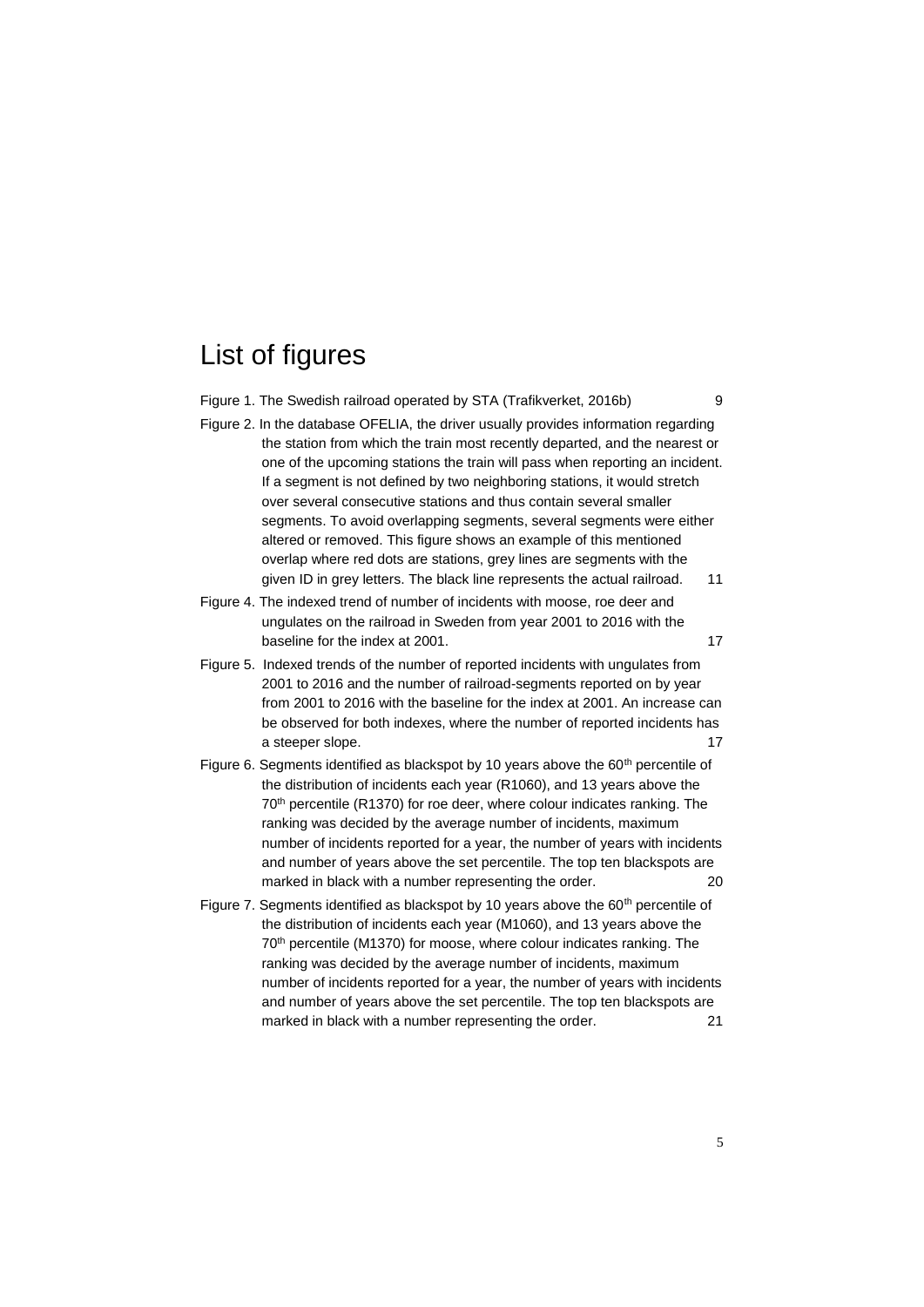- [Figure 8. ROC \(Receiver operating characteristics\) plots for model R1060 \(a\),](#page-27-0)  [R1070 \(b\), R1360 \(c\), and R1370 \(d\) where the black line shows the](#page-27-0)  [relation between TPR \(true positive rate, sensitivity\) and FPR \(false](#page-27-0)  [positive rate, 1-Specificity\). When the black line is close to the red line the](#page-27-0)  [model is no better than a random discriminator to differentiate between](#page-27-0)  [blackspot and controls, low-frequency segments. The closer the black line](#page-27-0)  [is to the upper and left axis, the better it is at discriminating between the](#page-27-0)  [two outcomes. The AUC value indicates how good the model is at](#page-27-0)  [discriminating between the different outcomes, were](#page-27-0) 0,8 is abbreviated as [very good.](#page-27-0) 26
- [Figure 9. ROC \(Receiver operating characteristics\) plots for model M1060 \(a\),](#page-28-0)  [M1070 \(b\), M1360 \(c\), and M1370 \(d\) where the black line shows the](#page-28-0)  [relation between TPR \(true positive rate, sensitivity\) and FPR \(false](#page-28-0)  [positive rate, 1-Specificity\). When the black line is close to the red line the](#page-28-0)  [model is no better than a random discriminator to differentiate between](#page-28-0)  [blackspot and controls, low-frequency segments. The closer the black line](#page-28-0)  [is to the upper and left axis, the better it is at discriminating between the](#page-28-0)  [two outcomes. The AUC value indicates how good the model is at](#page-28-0)  [discriminating between the different outcomes, were 0,8 is abbreviated as](#page-28-0)  [very good.](#page-28-0) 27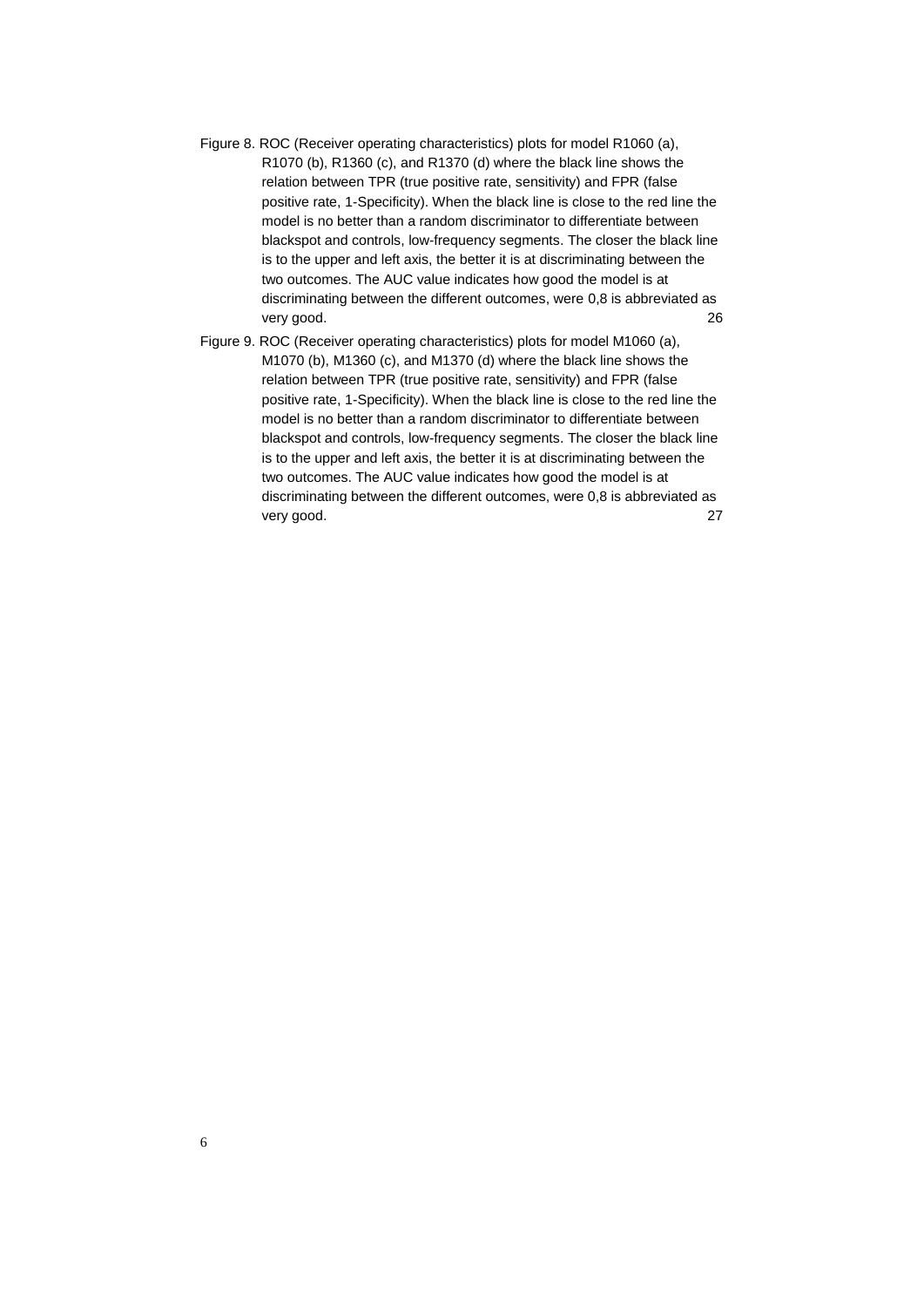## <span id="page-8-0"></span>1 Introduction

Four thousand trains are in movement on Swedish railroads every day (Trafikverket, 2016a). On average, there are about 30 ungulates per every  $10 \text{ km}^2$  in Sweden, and roughly one individual every 577 meter (Älgskadefondsföreningen, 2010). When driving 90 km/h a train would therefore pass one individual every 23 second. Not surprisingly, about 3000 collisions with wildlife and train are reported each year (Seiler et al., 2011). The railroad and its traffic affects wildlife in various ways; death by collision, barrier affect, removal of habitat (Baofa et al., 2006; KušTa et al., 2014; van der Ree et al., 2015) as well as humans; costs caused by damage, search for injured animals, decrease of available game, stress for train drivers (Grey, 2015; Seiler et al., 2011; Storaas et al., 2005).

In Scandinavia, train-wildlife collisions (TWC) are increasing in numbers unmatched by changes in wildlife populations, infrastructure or traffic (Rolandsen et al., 2015; Seiler et al., 2011; Trafikverket, 2011). Even so, collisions with wildlife on railroad-systems receive very little attention compared to vehicle-wildlife collisions on roads (Popp and Boyle, 2017). According to a news article of the Swedish Television one collision with moose is estimated to cost up to 1 million SEK, and a way of delineating areas where mitigating efforts may be most cost-effective is increasingly important as collisions are increasing in number (svt, 2017).

Blackspots can be defined as segments of infrastructure where TWC occur more frequent than elsewhere (Infrastructure, 2014; Shilling and Waetjen, 2015). Blackspots can be used to assign segments where different actions can be tested for their ability to decrease incidents with wildlife, such as wildlife crossings, fencing, electronic systems to deter animals, playing of recorded natural wildlife alarming etc. (Babińska-Werka et al., 2015; van der Ree et al., 2015). Different methods to identify aggregations of collisions have been employed, such as KDE (kernel density estimation), KDE+ (modified kernel density estimation which identifies significant clusters), kriging (estimates a surface from the given points of collisions) and Getis Ord, Gi\* (identifies cluster of high and low values) (Bíl et al., 2013; Ramp et al., 2005; Shilling and Waetjen, 2015; Snow et al., 2005; Thakali et al., 2015). These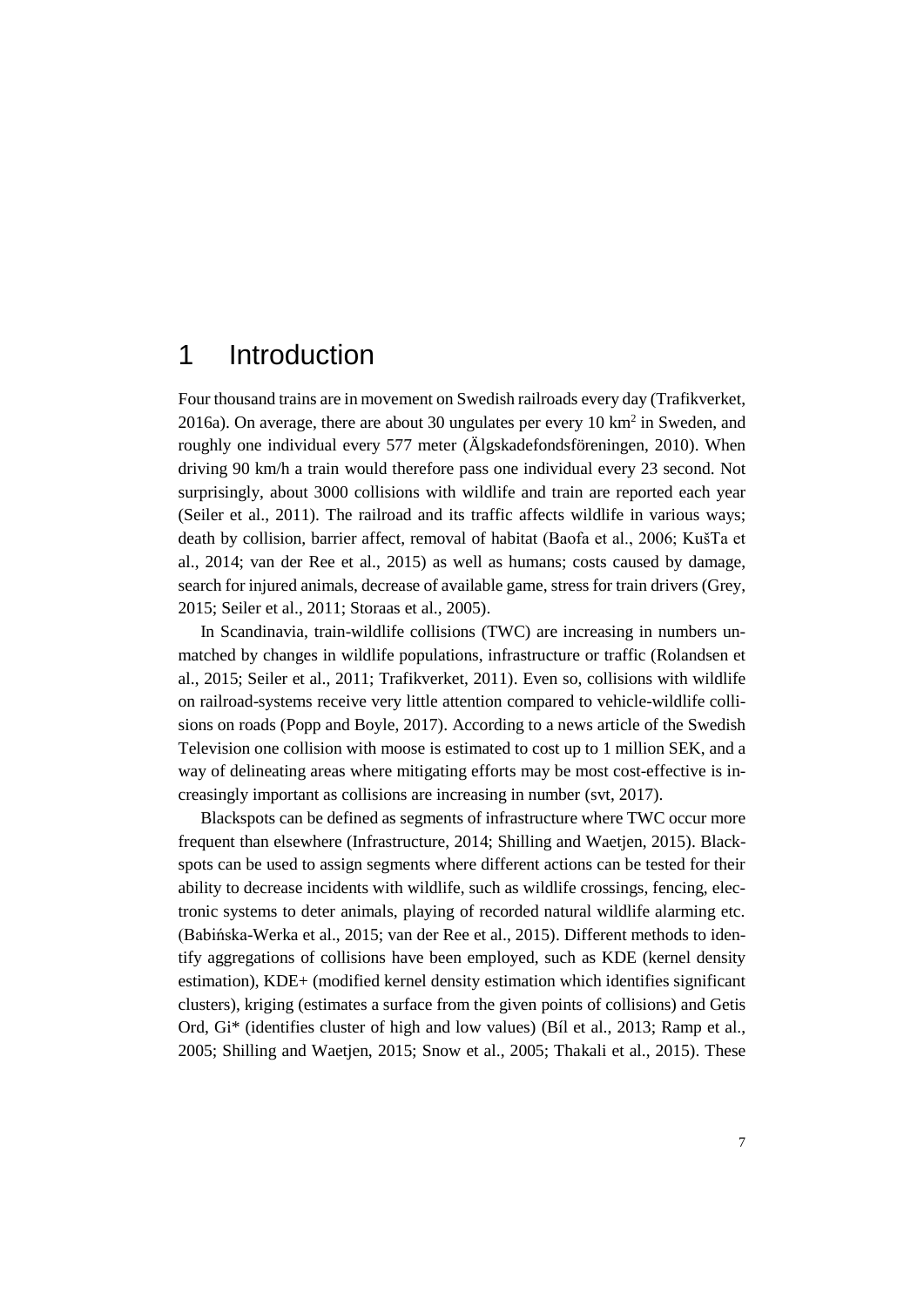methods produce a set of segments that can be denoted blackspots. In some cases, blackspots are analysed further regarding spatial and temporal trends to further aid recommendations to mitigate the risk of collisions. However, these methods use wildlife collisions registered with coordinates or distances from a reference point along roads. TWCs in Sweden are reported at stations or by segments of varying lengths.

There is a need to identify segments with reoccurring high numbers of TWCs to be able to decide where implemented mitigating efforts might have the largest ecological and economic benefit. The aim of this project was therefore to develop an identification system for blackspots regarding train-wildlife incidents. 1) What criteria can be used for setting a limit and at what limit is a segment a blackspot; 2) How sensitive is the set limit?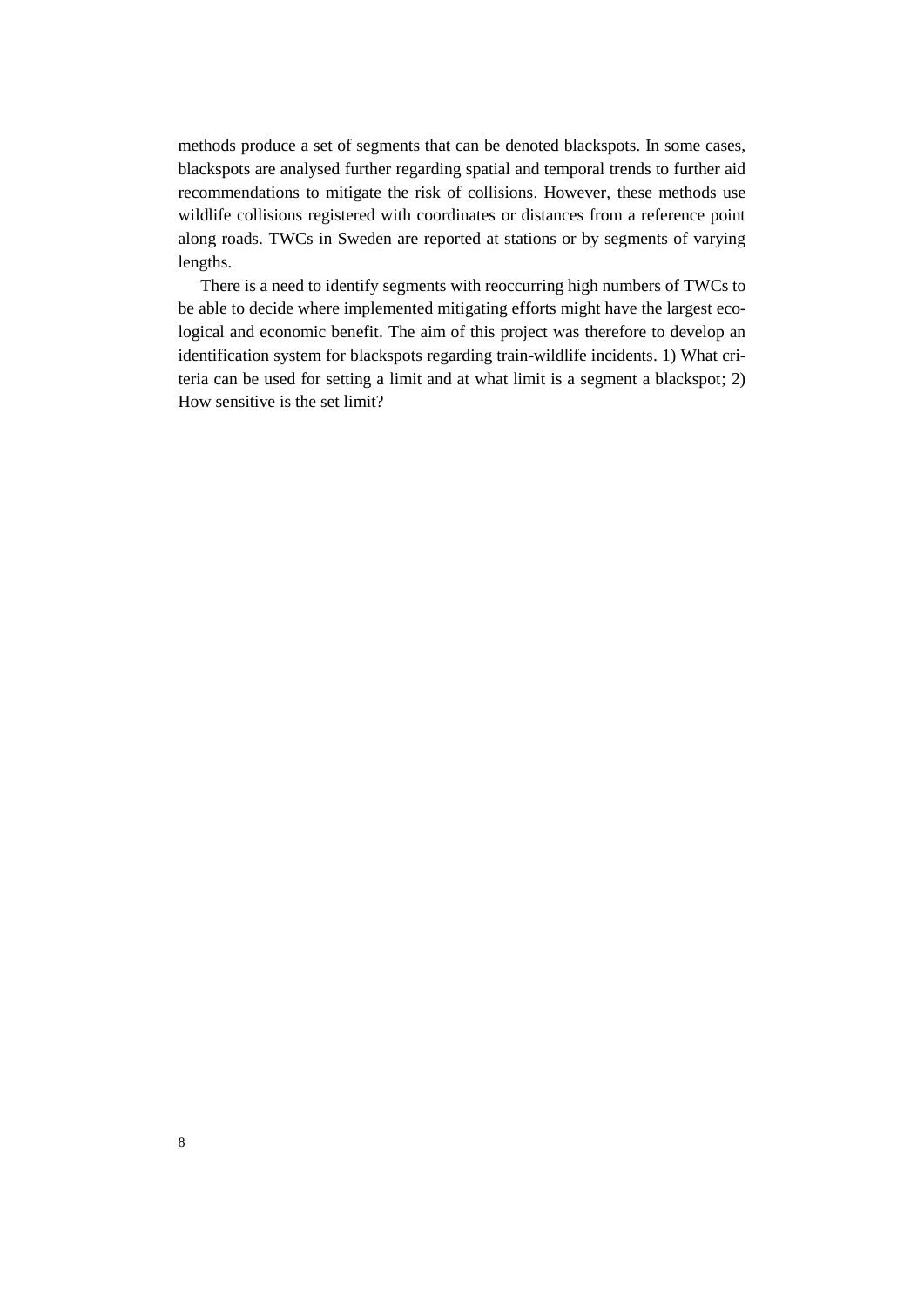## <span id="page-10-1"></span><span id="page-10-0"></span>2 Method

#### 2.1 Railroad network

My study is based on major railroads that are managed by the Swedish Transport Administration (STA) (figure 1). In total, there are 14 000 km of railroads which are operated by STA of which 80% are electrified and about a third are doubletracked (Trafikverket, 2016b). A major part of the railroads are repeatedly cleared of trees at a distance of about 20 meter at either side of the track to prevent damage from falling trees (Trafikverket, 2017a). Few railroads are fenced against wildlife, but fences to prevent human suicides are expanding and may eventually also affect TWC in urban areas (Trafikverket, 2017b).



<span id="page-10-2"></span>*Figure 1.* The Swedish railroad operated by STA (Trafikverket, 2016b)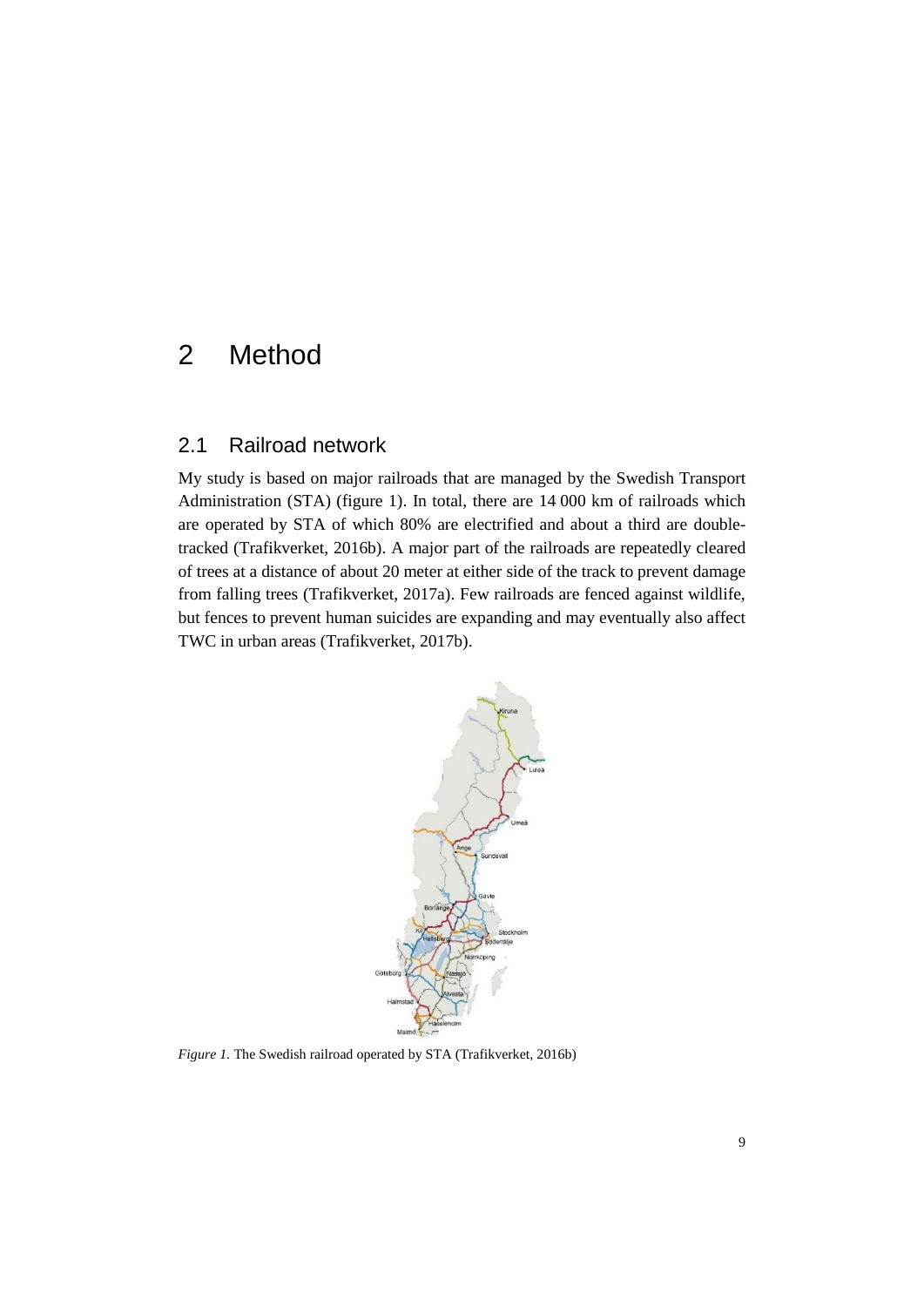#### <span id="page-11-0"></span>2.2 Database of incidents

Train drivers are obliged to report incidents that may cause problems to train traffic to a train dispatcher at the STA where they are compiled in a database (OFELIA). Such incidents include, among others, collisions with and observations of dead, injured or otherwise trapped or troubled wild and domestic animals on the railroad. Incidents are positioned with reference to one but mostly to two adjacent train stations (start and end-point of a railroad segment). I used OFELIA records on animalrelated incidents from the years 2001-2016.

Data from 2001 to 2012 had previously been processed for analysis (Seiler et al., 2011). I complemented with data from 2013 to 2016. Due to the nature of the OFE-LIA database, the available records needed to be cleaned and validated in several steps before they could be used in further analysis. Information on species and type of incident is often not coded but explained in descriptive text. To extract relevant data from these reports, I used queries in R (R Core Team, 2016) and Rstudio (Rstudio, 2012) and sorted records with respect to species and type of incident.

#### <span id="page-11-1"></span>2.2.1 Sorting of stations and segments

The database contains information about station and segments for each reported incident. The driver usually provides information regarding the station from which the train most recently departed, and the nearest or one of the upcoming stations the train will pass. If a segment is not defined by two neighboring stations, it would stretch over several consecutive stations and thus contain several smaller segments. To avoid overlapping segments, several segments were either altered or removed. For example, if an incident were reported between station A and D, that segment would be given an ID of A-D (figure 2). Thus, ignoring the intermediate stations B and C, where other incidents may have been reported for segments such as A-B, A-C and B-C. To decide whether to combine all reports in the longest segment A-D or to ignore and remove the longest one, I compared the sum of incidents of the different segments. For example, in a case where A-B had 20 incidents, B-C had 10 and A-C had 2, I would keep A-B and B-C since they contain the largest number of incidents. If A-C would have had 40 incidents, and therefore a larger sum than of 20+10, A-B and B-C would have been merged into A-C. With this procedure, I removed 200 segments from further analysis including 417 incidents (0.7%), and merged 178 segments into longer composite segments. The *Inlandsbanan* railroad was removed from the final set of segments since it is trafficked by only two rather slow trains per day and is not part of the regular rail network. Various (often very short) private railroads were neither included in the analyses.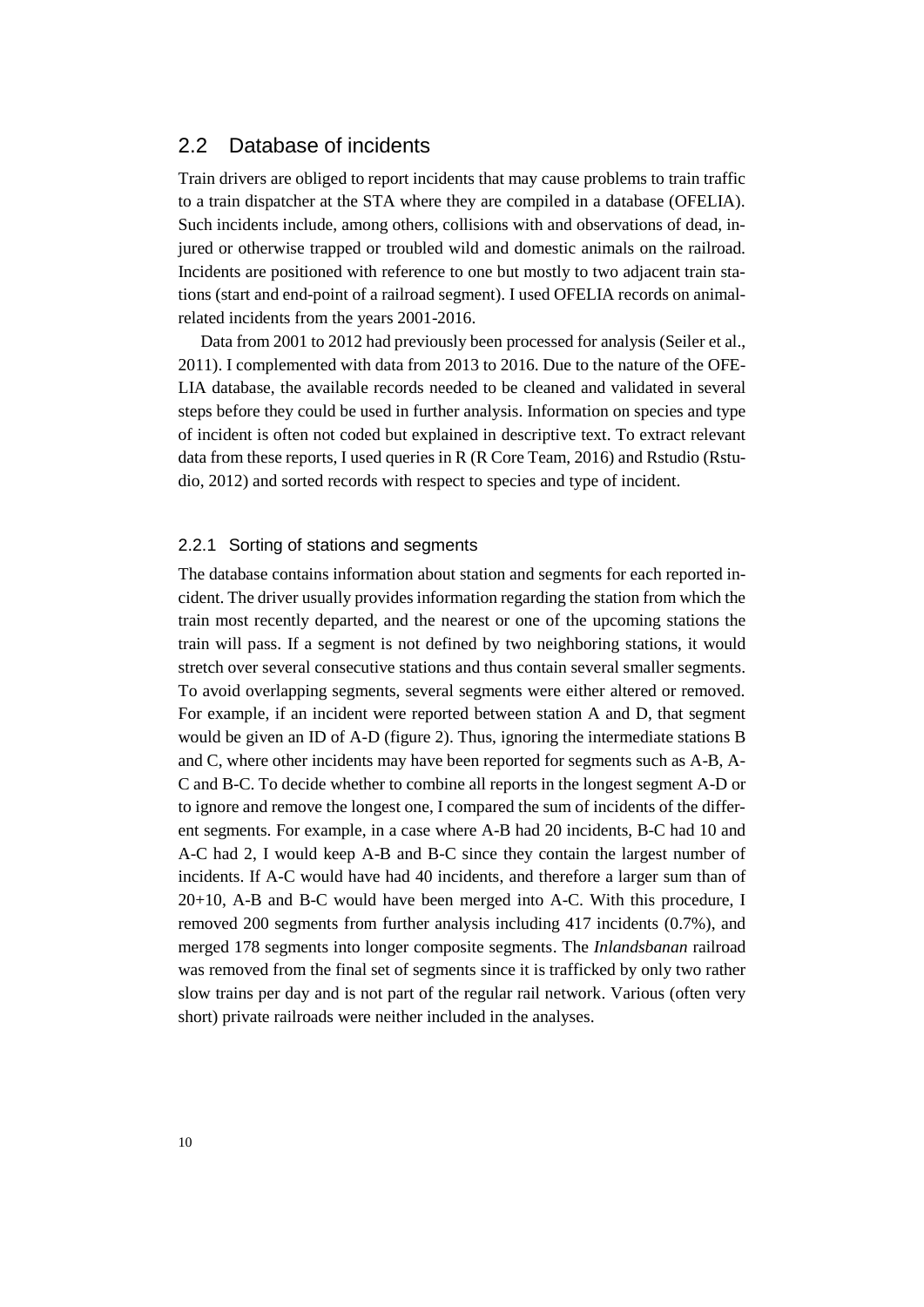

<span id="page-12-2"></span>*Figure 2.* In the database OFELIA, the driver usually provides information regarding the station from which the train most recently departed, and the nearest or one of the upcoming stations the train will pass when reporting an incident. If a segment is not defined by two neighboring stations, it would stretch over several consecutive stations and thus contain several smaller segments. To avoid overlapping segments, several segments were either altered or removed. This figure shows an example of this mentioned overlap where red dots are stations, grey lines are segments with the given ID in grey letters. The black line represents the actual railroad.

#### <span id="page-12-1"></span><span id="page-12-0"></span>2.3 Identifying blackspots

#### 2.3.1 Limit for blackspot identification

Out of the 38 species reported in OFELIA, roe deer (*Capreolus capreolus*) and moose (*Alces alces*) represented the largest part, as reported earlier (Seiler et al., 2011). Only these two species were therefore selected for further analysis of blackspots. From the reported cases, I calculated incident frequencies per species, km and year for each of the defined railway segments.

I considered a segment being a blackspot if the incident frequencies were above a specified limit during a specified number of years. Segments without any reported incidents during the entire time series were removed from analysis to since the lack of incidents could be due to several reasons such as being outside of the geographical range of the species. This resulted in 909 segments with roe deer incidents and 876 segments with moose incidents. The lower limit in TWC frequency was set to the 60th or 70th percentiles of the distribution of all incidents nationwide. A challenge was to identify sufficiently many blackspots to allow for logistic regression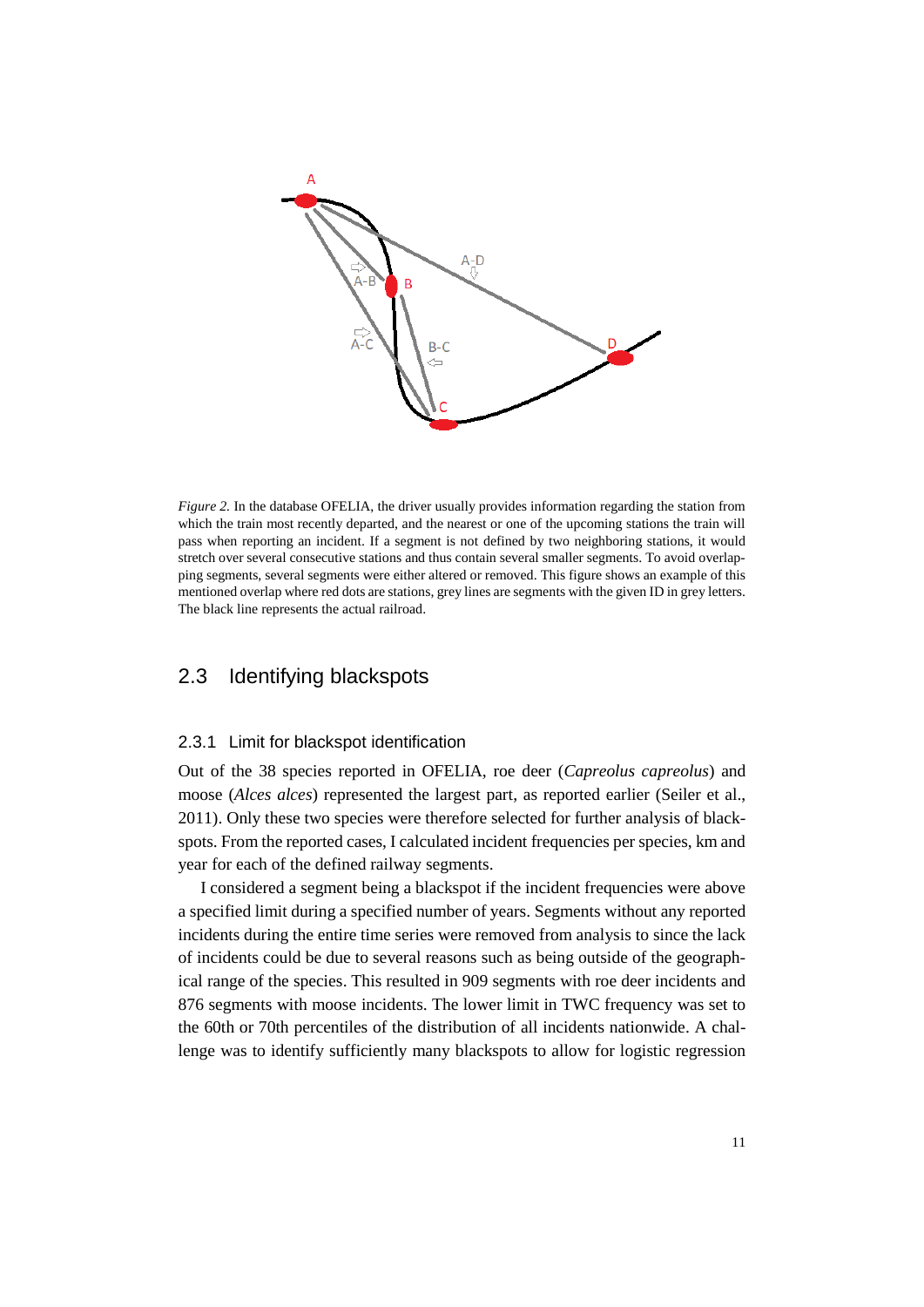analyses, while avoiding identifying too many segments for the results being applicable in practise. This was done by assessing the number of segments included with different percentiles and years above that percentile (figure 3). The number of years above the limit was set to either a minimum of 10 years (60% of the available timeseries) or 13 years (80% of the available time-series). This resulted in four different classifications of blackspots for each of roe deer and moose, 10 or 13 years above the 60th percentile as well as 10 or 13 years above the 70th percentile. Each set of blackspots was given a unique name to differentiate between the 8 different sets. The first letter indicates species (R=roe deer, M=moose), the first two numbers represent the number of years above the limit, 10 or 13, followed by two numbers representing the 60th or 70th percentiles. For example, R1060 is roe deer, where the limit is at least 10 years above the set limit of the 60th percentile.

I also identified segments that had a low frequency of incidents as a control to be able to evaluate explanatory variables in a logistic regression. I choose a limit of below the 50<sup>th</sup> percentile for all years as non-blackspots.



*Figure 3. The number of railroad-segments generated dependent on the set limit (55, 60, 70 and 80th percentile of the yearly number of incidents) and number of years above the limit (5, 8, 10, 13 and 16 years above the limit) for moose from the year 2001 to 2016.*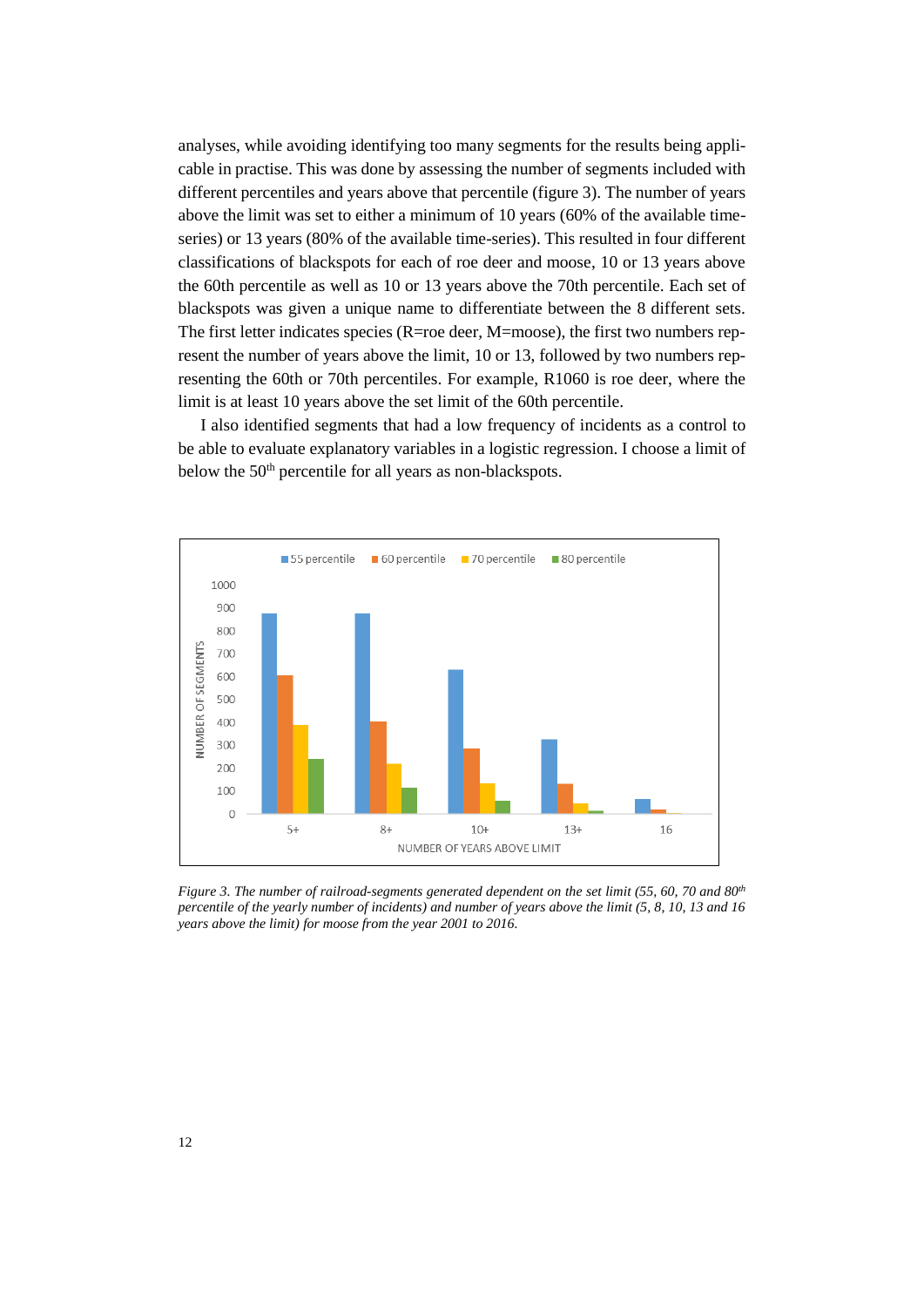After the four sets of blackspots had been identified I ranked the segments defined as blackspots according to a combined index of the:

- average number of incidents per km and year,
- maximum value of number of incidents per km for a year,
- number of years with incidents and
- <span id="page-14-0"></span>• number of years above the limit used for that set

### 2.4 Evaluating blackspots

I wanted to study the effect of the four different limits on the predictability of blackspots using a set of explanatory variables. I used logistic regression analysis where the dependent binary variable was the defined blackspots (as 1) and the defined lowfrequency segments as controls (as 0). The explanatory variables (table 1) were chosen based on previous research on ecology of roe deer and moose (Morellet et al., 2013; Seiler et al., 2011; Storaas et al., 2005). All explanatory variables were quantified in ArcGIS within either a 2 000 m buffer (for landscape variables such as habitat composition) or a 200 m buffer (for factors influencing animal movement and behaviour in immediate vicinity to the railroad). Snow data was extrapolated from downloaded information on snow depth from 368 SMHI stations (SMHI, 2017).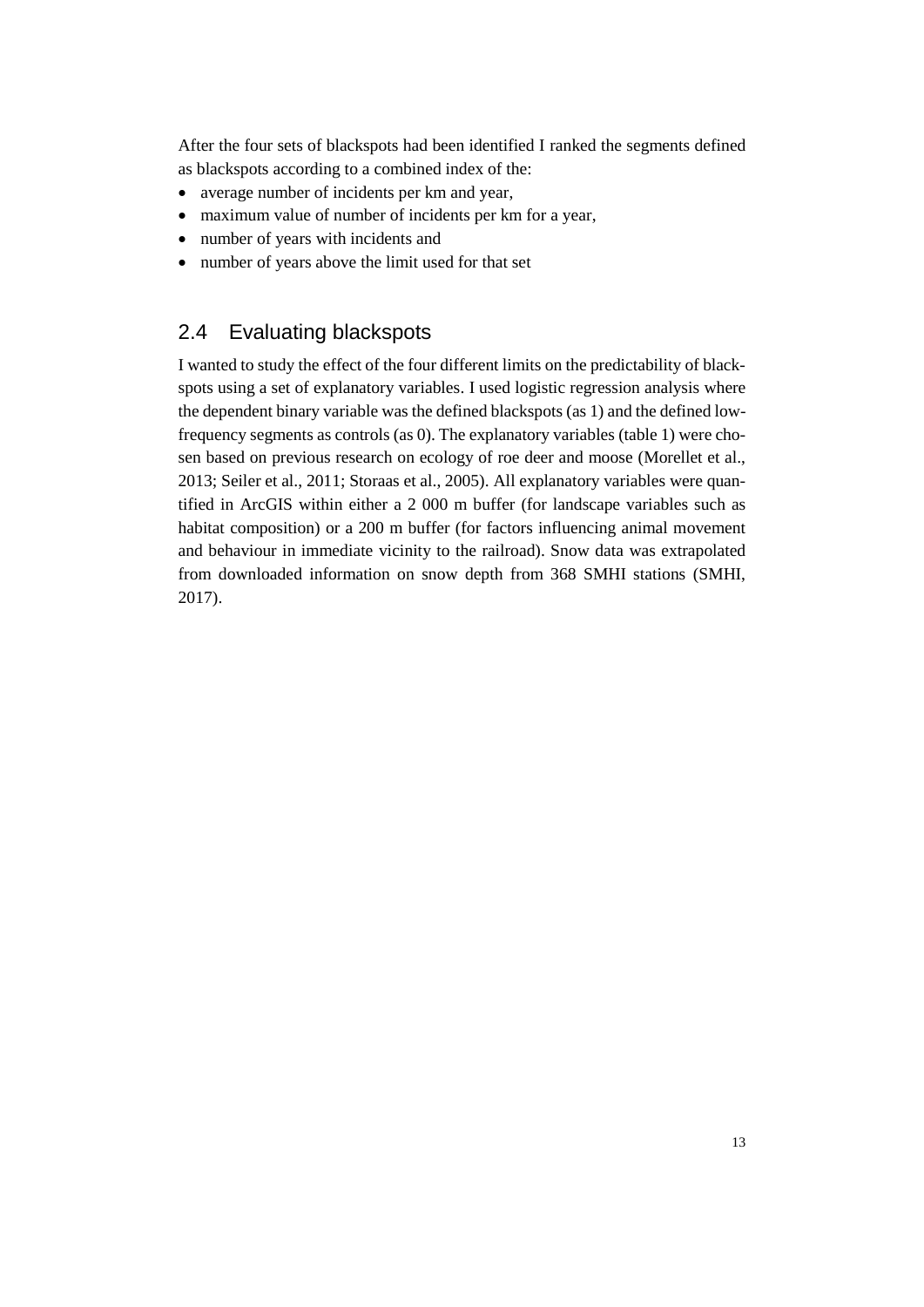<span id="page-15-0"></span>

| Variable                            | Unit for analysis               | Distance from rail-<br>road | Source         | Expected effect<br>(Moose/Roe deer) | Range                        | Average              | Standard deviation  |
|-------------------------------------|---------------------------------|-----------------------------|----------------|-------------------------------------|------------------------------|----------------------|---------------------|
| Roads                               | Length $(km)/km$ rail 200 m     |                             | Lantmäteriet   | $(+/+)$                             | $0 - 56.19$ km               | $11.9 \text{ km}$    | 7.21 km             |
| Watercourses                        | Length (km)/km rail 2000 m      |                             | Lantmäteriet   | $(+/+)$                             | $0 - 191$ km                 | 41.4 km              | 26.9 km             |
| Water surface                       | Coverage ( $arcsin\%$ ) 2000 m  |                             | Lantmäteriet   | $(+/+)$                             | $0 - 29.60$ km <sup>2</sup>  | $4.20 \text{ km}^2$  | 4.60 $km^2$         |
| Power lines                         | Length $(km)/km$ rail 2000 m    |                             | Lantmäteriet   | $(+/+)$                             | $0 - 129.9$ km               | 14.4 km              | 11.5 km             |
| Forest                              | Coverage (arcsin%)              | $2000 \text{ m}$            | Lantmäteriet   | $(+/-)$                             | $0 - 194.83$ km <sup>2</sup> | $25.70 \text{ km}^2$ | 19.9 $km^2$         |
| Open land                           | Coverage (arcsin%)              | $2000 \text{ m}$            | Lantmäteriet   | $(-/+)$                             | $0 - 61.36$ km <sup>2</sup>  | $12.2 \text{ km}^2$  | $10.4 \text{ km}^2$ |
| Fen                                 | Coverage (arcsin%)              | $2000 \text{ m}$            | Lantmäteriet   | $(+/-)$                             | $0 - 81.73$ km <sup>2</sup>  | 3.48 $km^2$          | $6.44 \text{ km}^2$ |
| Urban centers                       | Coverage (arcsin%)              | $2000 \text{ m}$            | Lantmäteriet   | $(-/+)$                             | $0 - 32.66$ km <sup>2</sup>  | $6.15 \text{ km}^2$  | 5.93 $km^2$         |
| Snow                                | Average depth<br>$(m)/km$ rail  | $2000 \text{ m}$            | <b>SMHI</b>    | $(+/-)$                             | $0 - 0.321$ m                | $0.0947$ m           | $0.0692 \text{ m}$  |
| Trains per day                      | Count                           | $200 \text{ m}$             | <b>STA</b>     | (both/both)                         | $0 - 997$ trains/day         | 59.3 trains/day      | 78.3 trains/day     |
| Felling                             | Number of years<br>with felling | 2000 m                      | Skogsstyrelsen | $(+/no$ effect)                     | $0 - 17.56$ km <sup>2</sup>  | $3.02 \text{ km}^2$  | $2.80 \text{ km}^2$ |
| Level crossing                      | Count / km rail                 | $200 \text{ m}$             | <b>STA</b>     | $(-/-)$                             | $0 - 120$                    | 18.9                 | 335                 |
| Over/under crossing Count / km rail |                                 | $200 \text{ m}$             | <b>STA</b>     | $(+/+)$                             | $0 - 39$                     | 4.12                 | 5.40                |
| Powerline crossing                  | Count / km rail                 | $200 \text{ m}$             | Lantmäteriet   | $(+/+)$                             | $0 - 18$                     | 1.96                 | 2.55                |

Table 1*: Overview of the chosen explanatory variables for the logistic regression for comparison of blackspots to low-frequency segments for roe deer and moose. Each explanatory variable is associated with an expected effect based on earlier studies and ecology of the species. Range, average and standard deviation of the variables are based on the extrapolated data from ArcGIS for the segments used in the analysis.*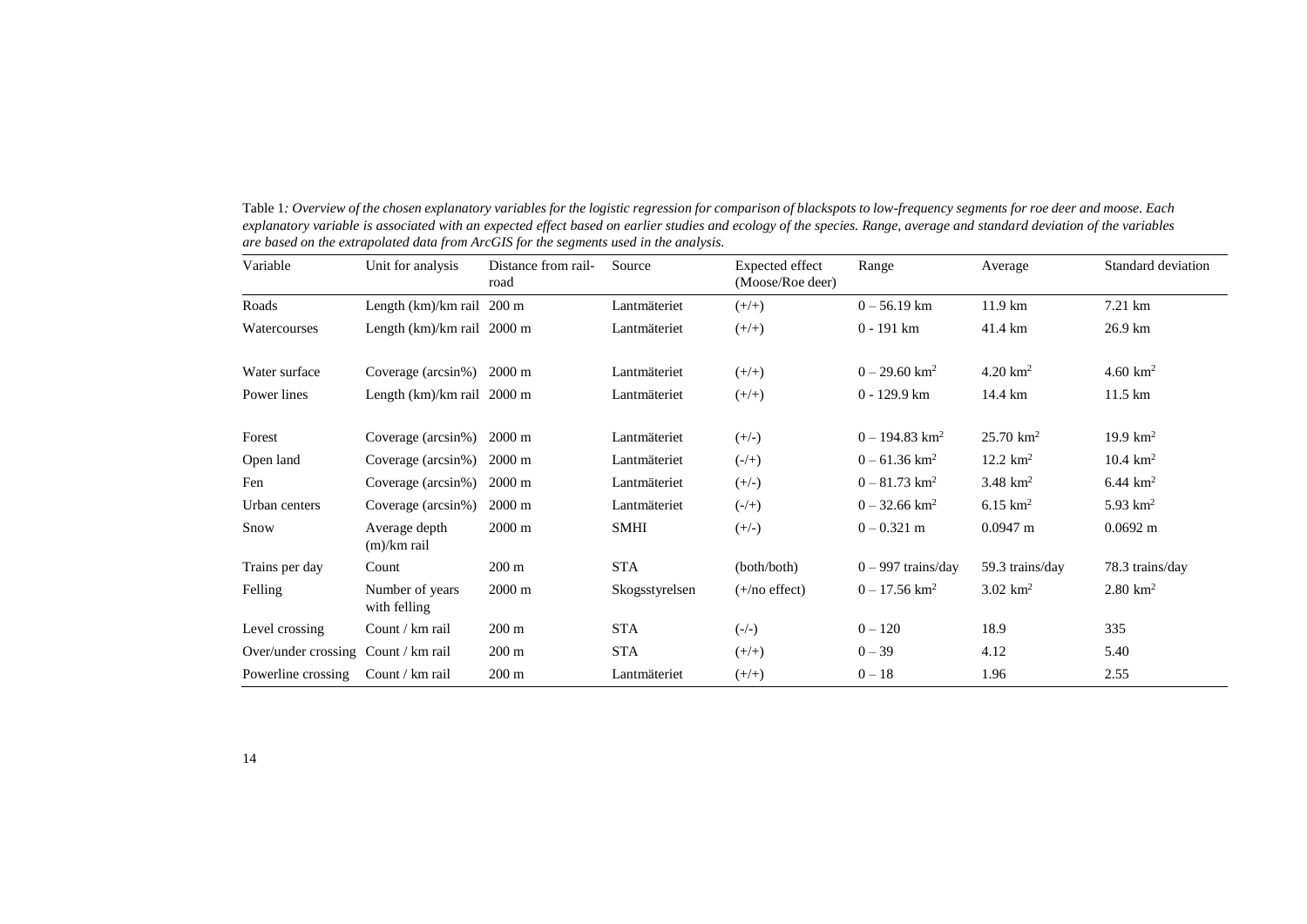I initially evaluated the Spearman's correlation matrix in R to avoid multicollinearity between explanatory variables. If a pair of explanatory variables held a correlation value above 0.65, one of the variables were removed based on correlation with other explanatory variables as well as the believed importance for the species. The variance influence factor (VIF) for the explanatory variables in different models were calculated in order to identify additional variables that needed to be removed due to collinearity (Montgomery et al., 2012). The variable with the highest VIFvalue was removed, and this process was repeated until all remaining explanatory variables had VIF-values below two (Zuur et al., 2010).

The remaining variables were defined as the full model, and model selection was performed with the aid of the dredge function in MuMIn, a package in R (Barton, 2016). All possible combinations of the explanatory variables in the full model were combined and ranked according to AICc. The variables present in all models with a difference in AICc<2 to the highest ranking model (lowest AICc) were included in the final model (Burnham et al., 2002).

A receiver operating characteristic plot (ROC) with the associated area under the curve (AUC) was calculated for each of the eight final models to evaluate the power of the four different sets in discriminating between blackspots and controls, i.e., segments with less than  $50<sup>th</sup>$  percentile of incidents, (Fellows, 2012). ROC plots the ratio of correctly identified blackspots to all true blackspots, i.e., the true positive rate (TPR, i.e., the ratio of correctly identified blackspots to all true blackspots) in relation to the false positive rate (FPR, i.e., the ratio of controlsincorrectly classified as blackspots to all controls) for different probability thresholds to define the blackspots (different probabilities of a segment being a blackspot, where 50% is commonly used for a confusion matrix) (Park et al., 2004). A high AUC-value indicates a model which is good at separating blackspots from controls, with a value of 0.8 being an excellent discriminator (Hosmer et al., 2013; Park et al., 2004). However, the same AUC can still be quite different with regards to the ability to discriminate with different cut-off thresholds since the same size of area does not indicate the same shape. The shape of the area is important as it says a lot about the model's ability to identify blackspots and low-frequency segments individually. It is therefore important to combine the AUC-value with a visual analysis.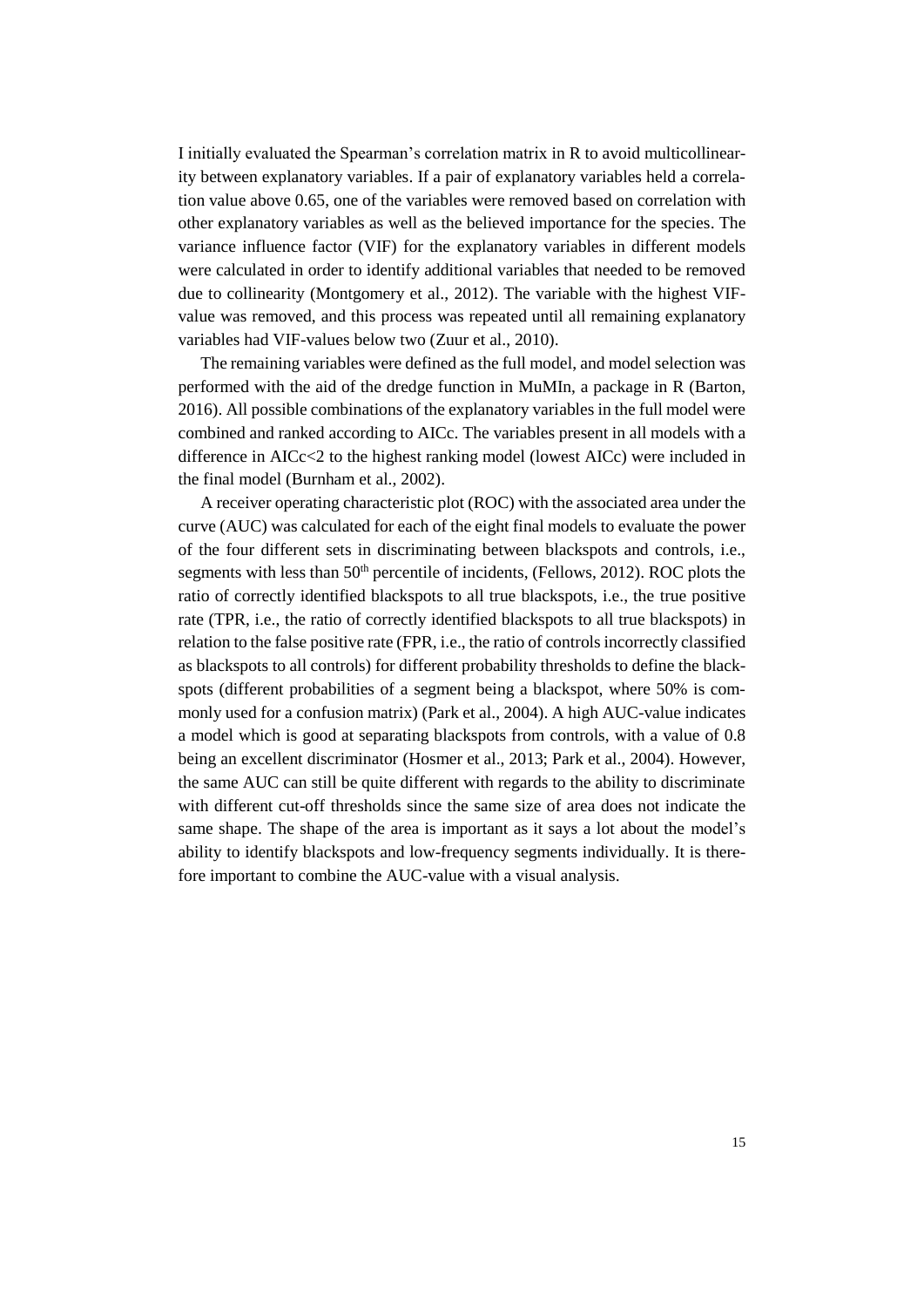## <span id="page-17-1"></span><span id="page-17-0"></span>3 Results

#### 3.1 Descriptive statistics

There were 62 786 incidents with 38 species registered from 2001 to 2016 on 1328 segments with a total length of 10 492 km. The average length of a segment was 10.53 km with a standard deviation of 7.87 km. The longest segment was 62.33 km, and the shortest was 1 km. The highest number of incidents was noted in 2010, with 5 591 wildlife incidents. For ungulates, the overall trend is increasing for both numbers of incidents as well as the numbers of segments (table 2, figure 4 and 5). Roe deer and moose were the most common species involved in incidents, representing 35.5 % and 26.8 % respectively. The five most common ungulates (roe deer, moose, reindeer, deer (fallow deer and red deer), and wild boar) stand for 84.2% of all reported incidents, with a total of 52 844 incidents. A clear majority of incidents with ungulates were collisions (90%), followed by animals observed on track (5%), animals detected as carcasses  $(3\%)$ , other  $(1\%)$  and injured animals  $(\langle 1\% \rangle)$ .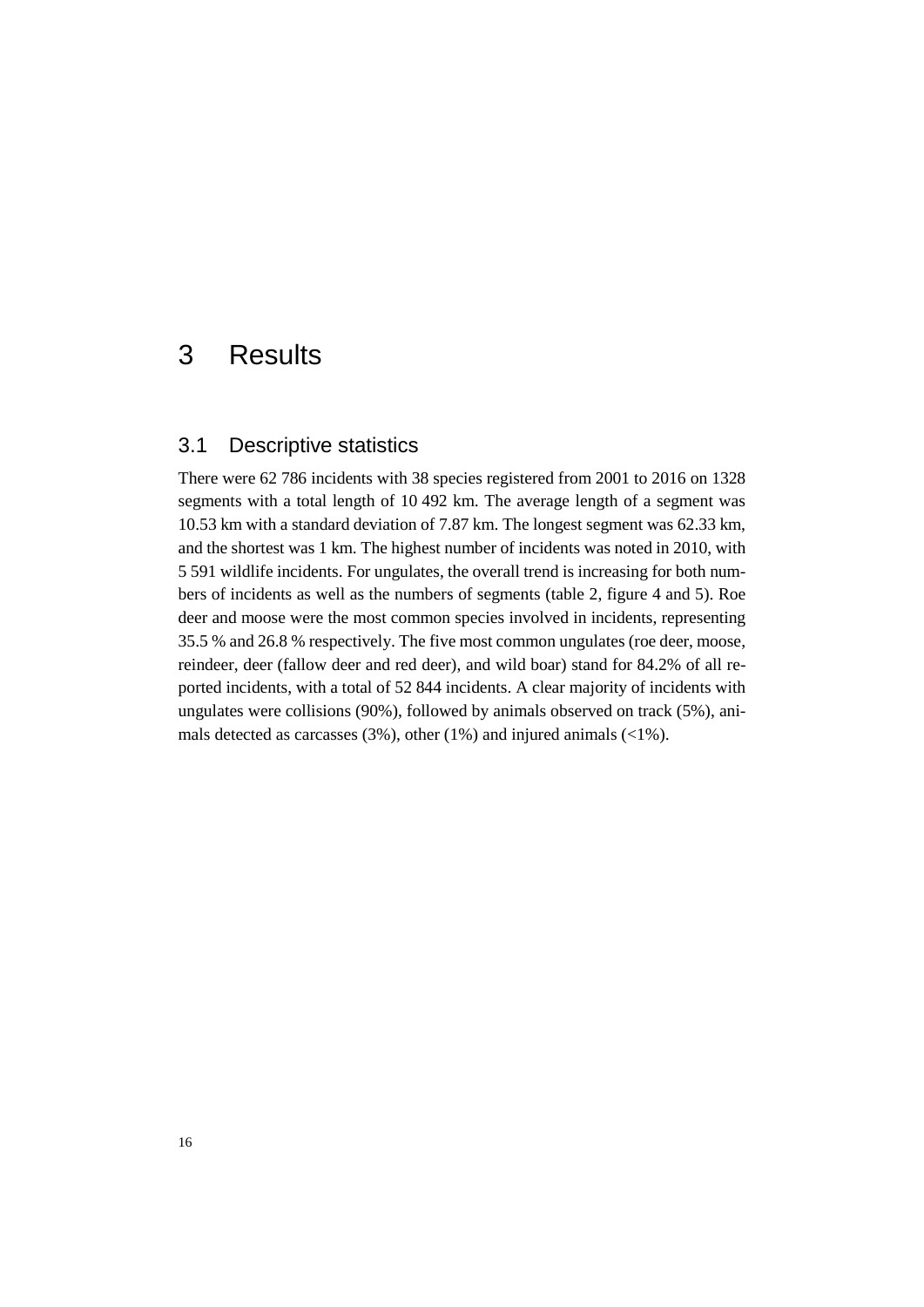

<span id="page-18-0"></span>*Figure 4.* The indexed trend of number of incidents with moose, roe deer and ungulates on the railroad in Sweden from year 2001 to 2016 with the baseline for the index at 2001.



<span id="page-18-1"></span>*Figure 5.* Indexed trends of the number of reported incidents with ungulates from 2001 to 2016 and the number of railroad-segments reported on by year from 2001 to 2016 with the baseline for the index at 2001. An increase can be observed for both indexes, where the number of reported incidents has a steeper slope.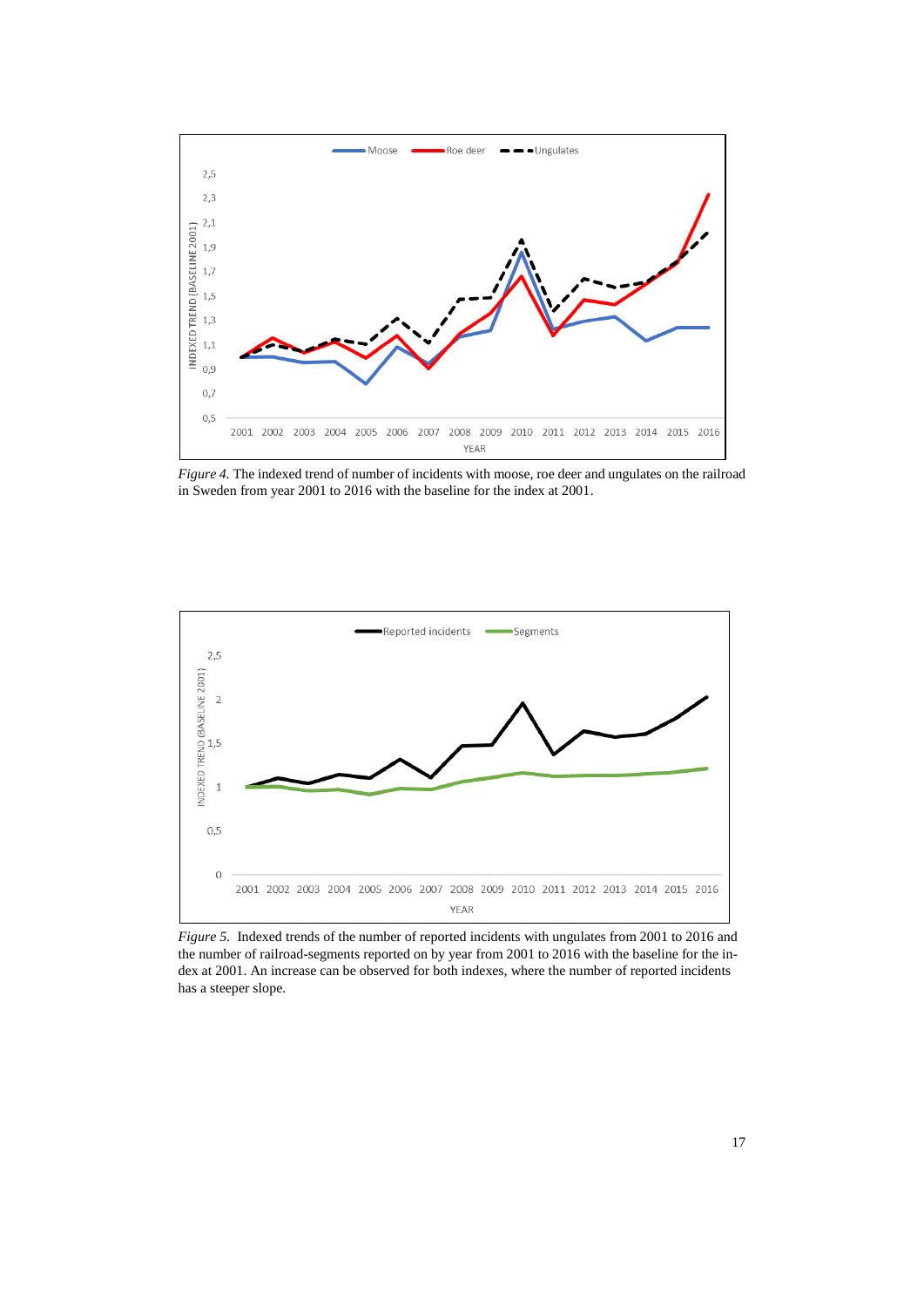Table 2. *The number of animal-related incidents registered in OFELIA by species from year 2001 to 2016 where the total number of incidents is sorted in ascending order. OFELIA is a database where all incidents which can possibly affect the train traffic in Sweden are reported.*

<span id="page-19-0"></span>

| <b>Species</b>      | 2001     | 2002     | 2003           | 2004 | 2005     | 2006     | 2007     | 2008           | 2009           | 2010 | 2011           | 2012           | 2013     | 2014           | 2015 | 2016           | <b>Grand Total</b> |
|---------------------|----------|----------|----------------|------|----------|----------|----------|----------------|----------------|------|----------------|----------------|----------|----------------|------|----------------|--------------------|
| Roe deer            | 1006     | 1137     | 1025           | 1146 | 967      | 1166     | 929      | 1212           | 1402           | 1807 | 1326           | 1566           | 1522     | 1725           | 1939 | 2426           | 22301              |
| Moose               | 879      | 898      | 843            | 861  | 683      | 948      | 852      | 1036           | 1107           | 1733 | 1178           | 1196           | 1223     | 1076           | 1155 | 1188           | 16856              |
| Reindeer            | 304      | 347      | 386            | 510  | 682      | 660      | 628      | 884            | 637            | 796  | 553            | 734            | 615      | 698            | 783  | 704            | 9921               |
| Domesticated animal | 471      | 456      | 461            | 416  | 392      | 447      | 436      | 503            | 489            | 643  | 610            | 291            | 46       | 46             | 10   | 5              | 5722               |
| Deer                | 48       | 52       | 53             | 60   | 61       | 109      | 67       | 103            | 120            | 175  | 183            | 196            | 172      | 222            | 206  | 255            | 2082               |
| Wild boar           | 10       | 16       | 24             | 18   | 30       | 38       | 43       | 74             | 132            | 146  | 110            | 165            | 177      | 179            | 245  | 277            | 1684               |
| Raptor              | 29       | 37       | 34             | 33   | 49       | 52       | 67       | 83             | 83             | 131  | 108            | 175            | 130      | 185            | 229  | 218            | 1643               |
| Unknown             | 32       | 11       | 15             | 23   | 20       | 38       | 27       | 31             | 48             | 63   | 86             | 163            | 164      | 160            | 118  | 159            | 1158               |
| Small game          | 17       | 16       | 27             | 21   | 18       | 25       | 34       | 33             | 35             | 55   | 33             | 36             | 80       | 78             | 105  | 114            | 727                |
| <b>Bird</b>         | 20       | 22       | 22             | 17   | 17       | 21       | 28       | 19             | 37             | 22   | 26             | 45             | 39       | 50             | 43   | 50             | 478                |
| Bear                |          | 5        | 5              | 5    | 8        |          | 11       | 5              | 7              | 9    | 9              | 5              | 4        | 10             | 3    | 6              | 94                 |
| Lynx                | 3        | 4        | $\overline{c}$ | 4    | 4        | 5        | 9        | 6              | 7              | 5    | $\overline{4}$ | 5              | 3        | 9              | 5    | 6              | 81                 |
| Wolf                | $\theta$ |          | $\overline{c}$ |      |          |          |          | $\overline{c}$ | $\overline{2}$ | 5    | 3              | $\overline{2}$ |          | 3              | 3    | 3              | 31                 |
| Mouflon             | $\theta$ | $\theta$ |                |      | $\theta$ | $\Omega$ | $\theta$ | $\theta$       |                |      | $\theta$       | $\theta$       | $\theta$ | $\overline{0}$ | 2    | $\overline{2}$ | 8                  |
| <b>Grand Total</b>  | 2820     | 3002     | 2900           | 3116 | 2932     | 3511     | 3132     | 3991           | 4107           | 5591 | 4229           | 4579           | 4176     | 4441           | 4846 | 5413           | 62786              |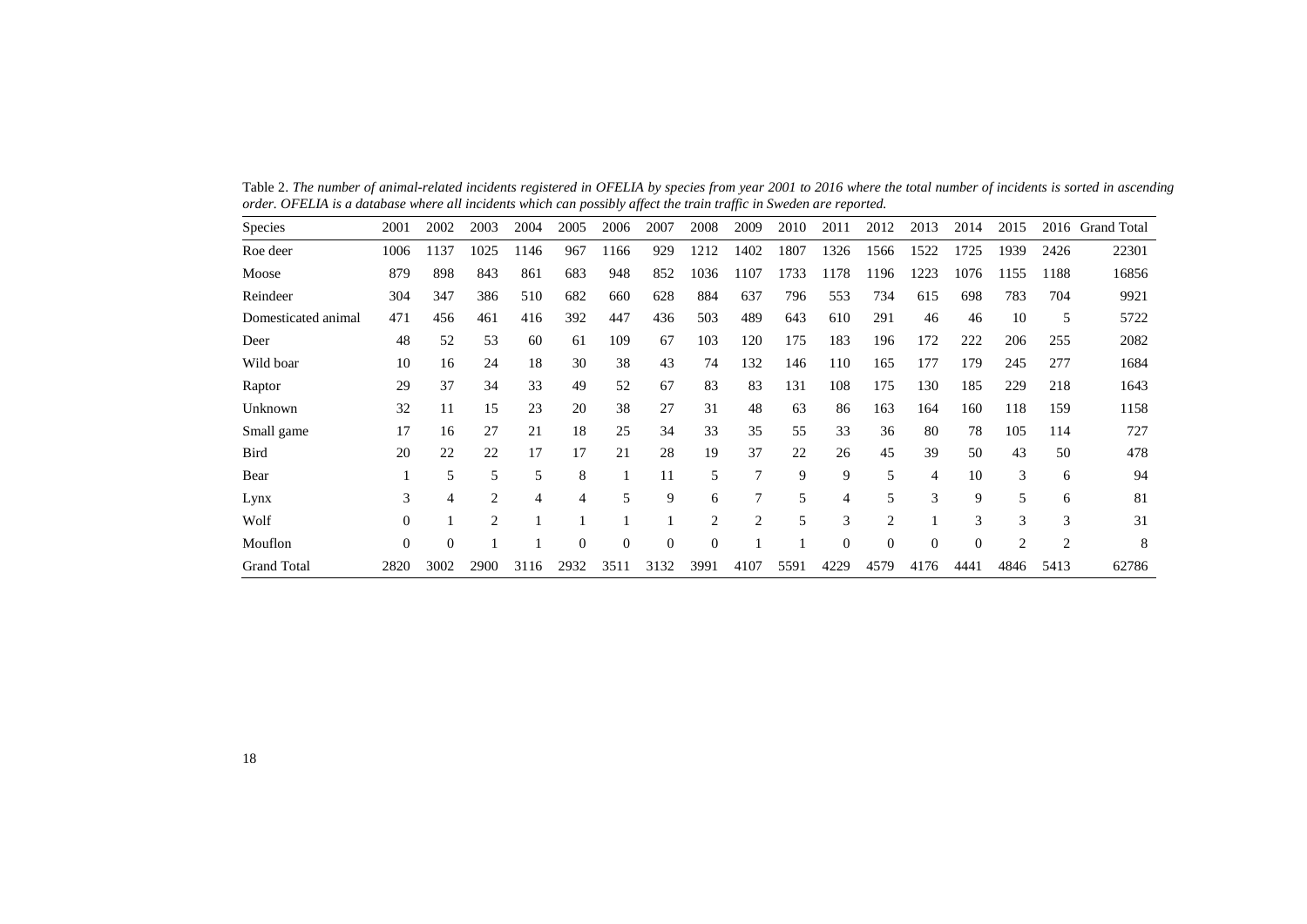#### <span id="page-20-0"></span>3.2 Defined blackspots

The number of segments identified as blackspots decreased with a higher sat limit of selection criteria. For roe deer, 276 (R1060), 163 (R1070), 140 (R1360) and 67 (R1370) segments were defined as blackspots with a total length of 2 712 km, 1 574 km, 1 469 km, and 671 km respectively (table 3). For moose, 288 (M1060), 134 (M1070), 132 (M1360) and 46 (M1370) segments were defined as blackspots with a total length of 3 247 km, 1 477 km, 1 508 km, and 539 km respectively (table 3).

There was a large variation in the average number of incidents among the blackspots identified as top ten for roe deer (table 4), but the average number of incidents varied little for the top ten blackspots for moose (table 5).

<span id="page-20-1"></span>Table 3. *Final generated sets of blackspots for roe deer and moose dependent on the set limit and number of years above the set limit (column 1). The letter represents the species, the two first numbers represents the number of years above the set limit and the two latter numbers represents the limit (percentile of distribution of incidents for each year).*

| Set of black-<br>spots | Number of<br>segments | Average num-<br>ber of incident<br>per km and<br>year | km (percent of (percent of to-<br>total) | Total length in Incident counts Incident<br>tal) | count/Total<br>length |
|------------------------|-----------------------|-------------------------------------------------------|------------------------------------------|--------------------------------------------------|-----------------------|
| R <sub>1060</sub>      | 276                   | 0.30                                                  | 2712 (25%)                               | 12579 (70%)                                      | 4.63                  |
| R <sub>1070</sub>      | 163                   | 0.37                                                  | 1574 (15%)                               | 8987 (50%)                                       | 5.60                  |
| R <sub>1360</sub>      | 140                   | 0.38                                                  | 1469 (14%)                               | 8432 (47%)                                       | 5.63                  |
| R <sub>1370</sub>      | 67                    | 0.50                                                  | 671 (6%)                                 | 4982 (28%)                                       | 7.42                  |
| M1060                  | 288                   | 0.20                                                  | 3247 (31%)                               | 10092 (72%)                                      | 3.10                  |
| M1070                  | 134                   | 0.26                                                  | 1477 (14%)                               | 5998 (42%)                                       | 4.06                  |
| M1360                  | 132                   | 0.25                                                  | 1508 (14%)                               | 6039 (43%)                                       | 4.04                  |
| M1370                  | 46                    | 0.32                                                  | 539 (5%)                                 | 2815 (20%)                                       | 5.22                  |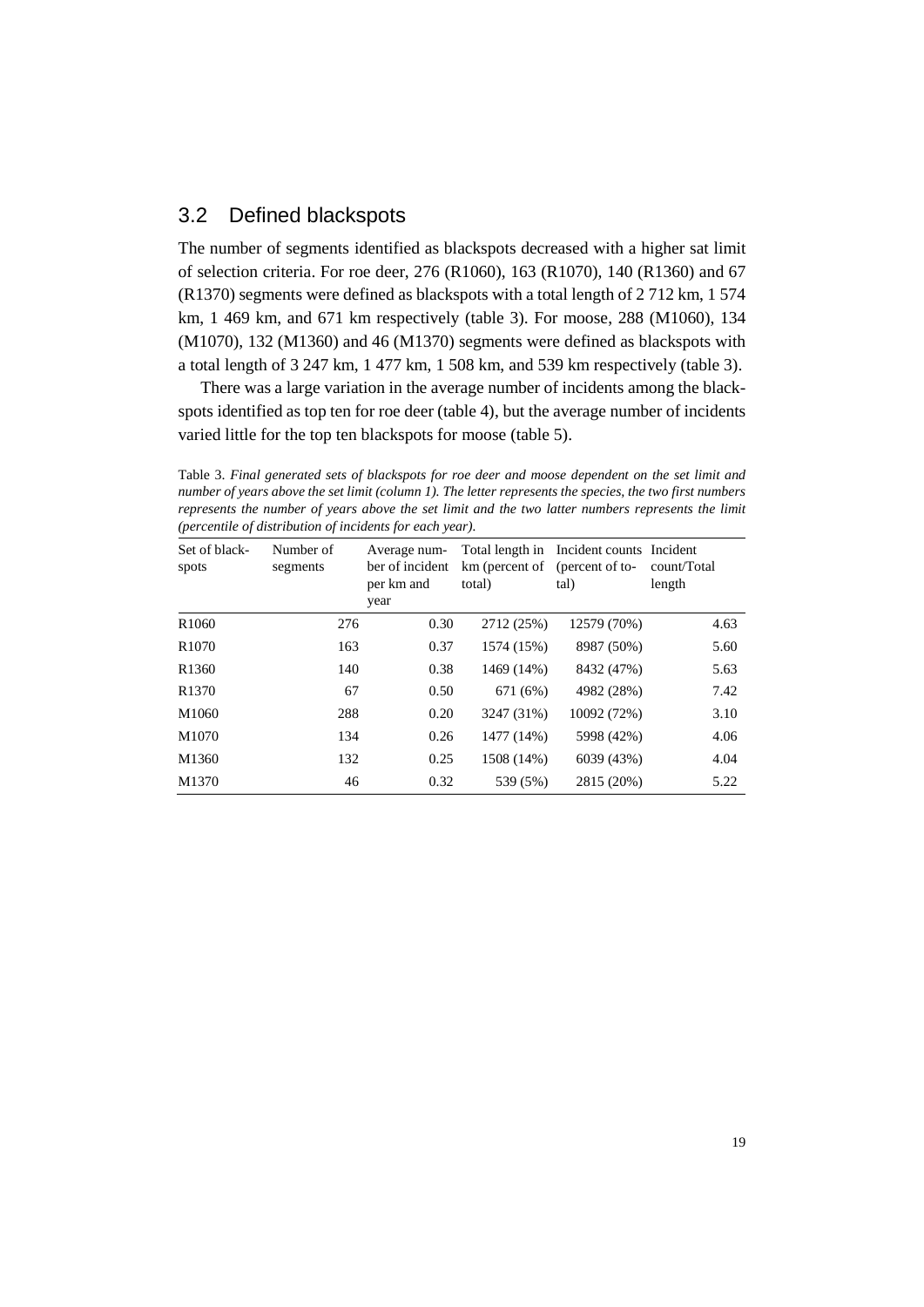

<span id="page-21-0"></span>*Figure* 6. Segments identified as blackspot by 10 years above the 60<sup>th</sup> percentile of the distribution of incidents each year (R1060), and 13 years above the 70<sup>th</sup> percentile (R1370) for roe deer, where colour indicates ranking. The ranking was decided by the average number of incidents, maximum number of incidents reported for a year, the number of years with incidents and number of years above the set percentile. The top ten blackspots are marked in black with a number representing the order.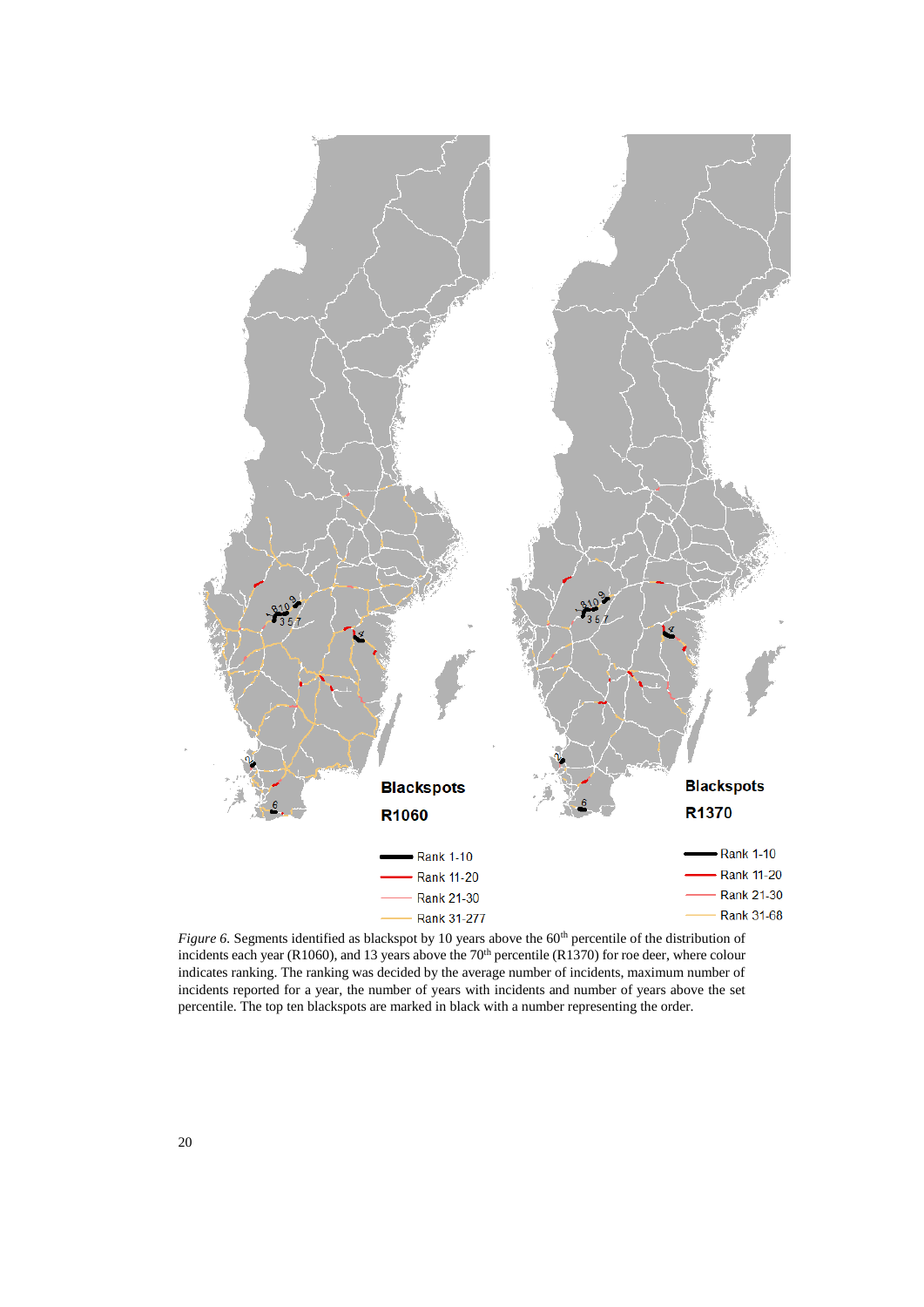

<span id="page-22-0"></span>*Figure* 7. Segments identified as blackspot by 10 years above the 60<sup>th</sup> percentile of the distribution of incidents each year (M1060), and 13 years above the 70<sup>th</sup> percentile (M1370) for moose, where colour indicates ranking. The ranking was decided by the average number of incidents, maximum number of incidents reported for a year, the number of years with incidents and number of years above the set percentile. The top ten blackspots are marked in black with a number representing the order.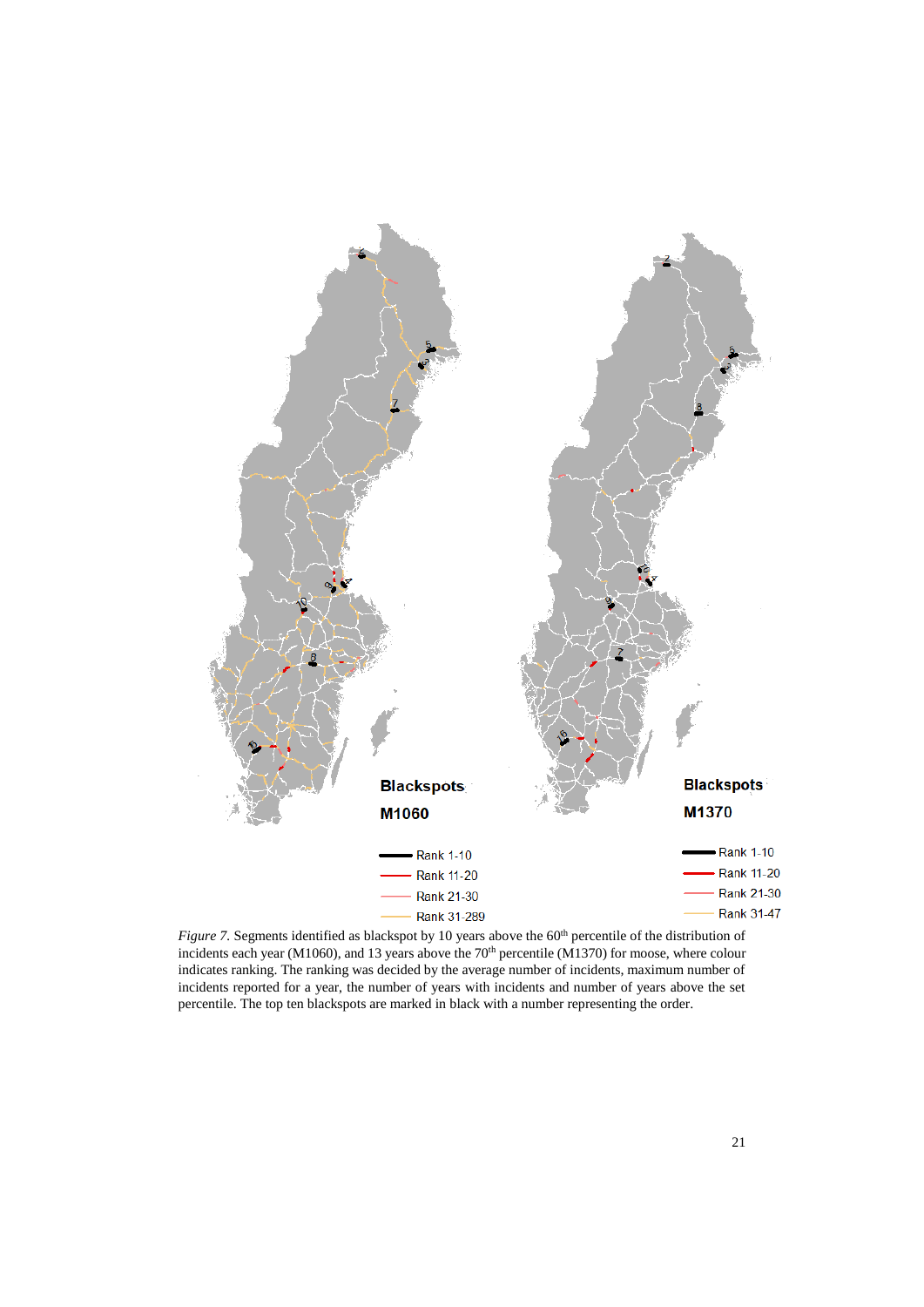| Segment | Name of segment             | Average (inci-<br>dent/km and year) with incidents | Number of years | Number of years<br>above limit | Ranking        | Length $(km)$ |
|---------|-----------------------------|----------------------------------------------------|-----------------|--------------------------------|----------------|---------------|
|         |                             |                                                    |                 |                                |                |               |
| BMB-TRM | Blomberg - Trolmen          | 1.26                                               | 16              | 16                             |                | 6.36          |
| VH-Ä    | Vegeholm - Ängelholm        | 1.07                                               | 16              | 16                             | 2              | 5.86          |
| RBK-TRM | Råbäck – Trolmen            | 0.94                                               | 15              | 15                             | 3              | 2.46          |
|         | $B$ järkaby-Säby –          |                                                    |                 |                                | $\overline{4}$ | 18.6          |
| BSÄ-ÅVG | Viresjö                     | 0.96                                               | 16              | 16                             |                |               |
|         | FHM-HLK Forshem - Hällekis  | 0.80                                               | 16              | 16                             | 5              | 3.81          |
|         | LMM-SRP Lemmeström - Skurup | 0.88                                               | 16              | 16                             | 6              | 8.83          |
|         | BMB-KLL Blomberg - Källby   | 0.75                                               | 14              | 14                             | 7              | 3.58          |
| HLK-RBK | Hällekis - Råbäck           | 0.77                                               | 14              | 14                             | 8              | 4.08          |
| HSR-LYD | Hasslerör - Lyrestad        | 0.67                                               | 16              | 16                             | 9              | 9.68          |
| LNÅ-ÄSR | Lugnås - Äskekärr           | 0.68                                               | 16              | 16                             | 10             | 6.00          |

<span id="page-23-0"></span>Table 4. *Top ten blackspots for roe deer on the Swedish railroad (R1370)*

<span id="page-23-1"></span>Table 5. *Top ten blackspots for moose on the Swedish railroad (M1370)*

| Segment        | Name of segment               | Average (inci-<br>dent/km and year) with incidents | Number of years | Number of years<br>above limit | Ranking        | Length<br>(km) |
|----------------|-------------------------------|----------------------------------------------------|-----------------|--------------------------------|----------------|----------------|
| KID-LRD        | Kinnared - Landeryd           | 0.44                                               | 16              | 14                             | 1              | 11.6           |
| AK-SOA         | Abisko östra – Storda-<br>len | 0.52                                               | 16              | 16                             | 2              | 10.5           |
| <b>SBY-SVT</b> | Norra Sunderbyn $-$<br>Sävast | 0.45                                               | 16              | 16                             | 3              | 8.54           |
| HFJ-TDJ        | Hamrångefjärden –<br>Trödje   | 0.48                                               | 16              | 16                             | $\overline{4}$ | 12.5           |
| AVS-MJV        | Avafors – Morjärv             | 0.43                                               | 16              | 15                             | 5              | 23.7           |
| LRD-SPH        | $Landeryd - Skeppshult$       | 0.49                                               | 16              | 16                             | 6              | 8.11           |
| HGÖ-KM         | Högsjö – Kilsmo               | 0.49                                               | 16              | 16                             | 7              | 11.0           |
| <b>BST-FFS</b> | Bastuträsk-<br>Finnforsfallet | 0.42                                               | 16              | 13                             | 8              | 15.5           |
| RHM-ULY        | Rämshyttan - Ulvshyt-<br>tan  | 0.40                                               | 16              | 15                             | 9              | 8.93           |
| HDN-RBO        | Holmsveden - Röstbo           | 0.44                                               | 15              | 15                             | 10             | 6.96           |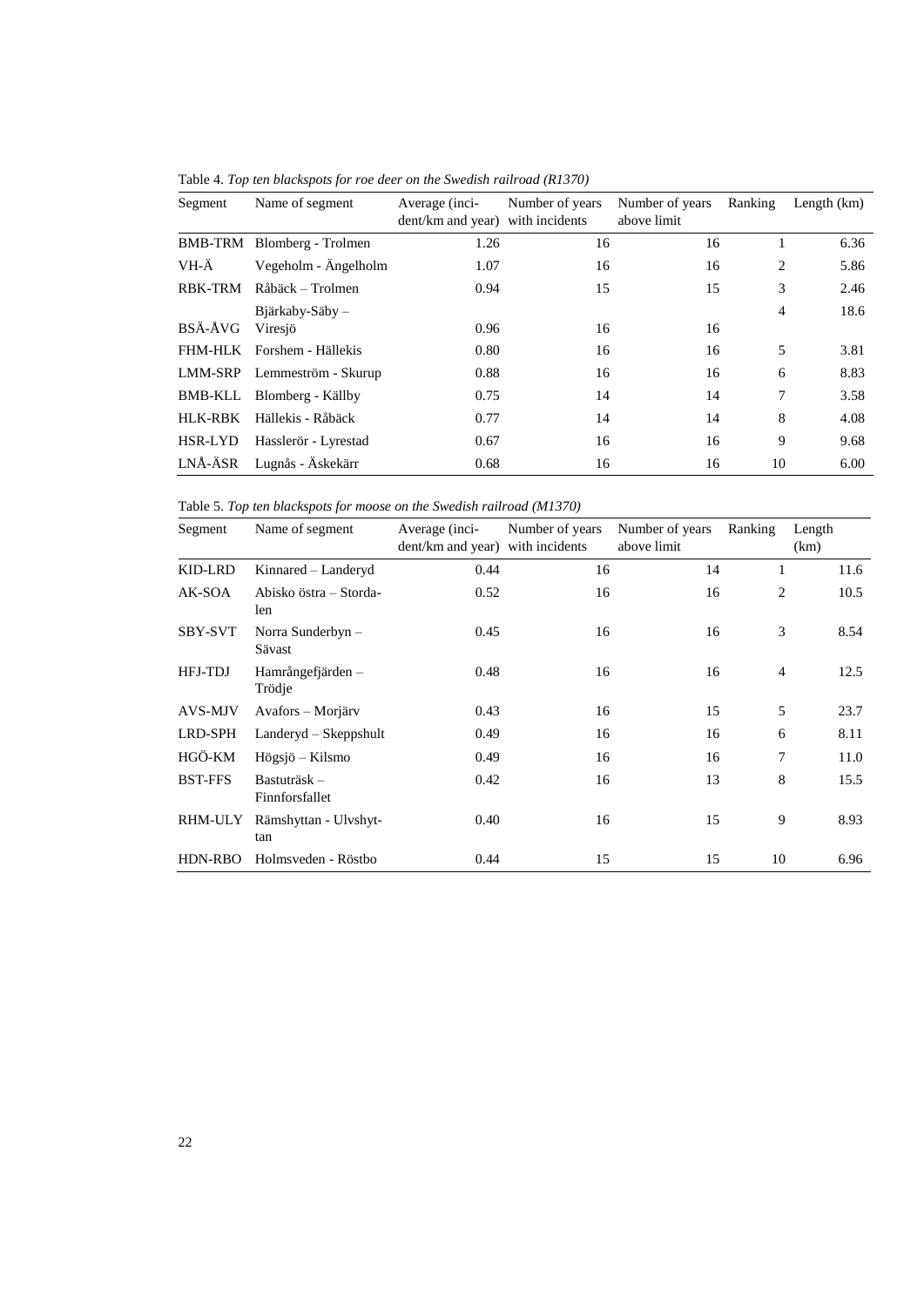### <span id="page-24-0"></span>3.3 Regression analysis of blackspots

AUC increased for both species with a higher set limit (table 6 and 7). The number of included explanatory variables was the same in all roe deer models, while it decreased in the moose models as the set limit increased. Snow was the only explanatory variable included in all final models for roe deer. In moose, fen, forest, over/under crossing, powerline, and road were included in all final models (table 6 and 7).

<span id="page-24-1"></span>Table 6. *Final set of explanatory variables included in the four different sets of blackspots for roe deer. An explanatory variable was included if it occurred in all models closer than two to the model with the lowest AICc. Variables in bold were included in all final models for all different sets of blackspots (snow).*

| Model             | Included factors Signifi- Estimate |         |          |        | Std. Error $AICc - AICc$ of highest | <b>AUC</b> |
|-------------------|------------------------------------|---------|----------|--------|-------------------------------------|------------|
|                   |                                    | cance   |          |        | ranked model                        |            |
| R <sub>1060</sub> | <b>Snow</b>                        | ***     | $-39.9$  | 4.80   | $327.72 - 326.5 \quad 0.8066$       |            |
|                   | Train                              | $\cdot$ | $-0.140$ | 0.0750 |                                     |            |
| R <sub>1070</sub> | <b>Snow</b>                        | ***     | $-42.3$  | 5.91   | $257.6 - 257.6$ 0.8280              |            |
|                   | Road                               |         | $-0.678$ | 0.346  |                                     |            |
| R <sub>1360</sub> | <b>Snow</b>                        | ***     | $-45.8$  | 6.75   | $233.8 - 232.9$                     | 0.8295     |
|                   | Train                              | ∗       | $-0.220$ | 0.0980 |                                     |            |
| R <sub>1370</sub> | <b>Snow</b>                        | ***     | $-43.8$  | 7.76   | $167 - 166.1$                       | 0.8535     |
|                   | Urban centres                      | **      | $-3.76$  | 1.33   |                                     |            |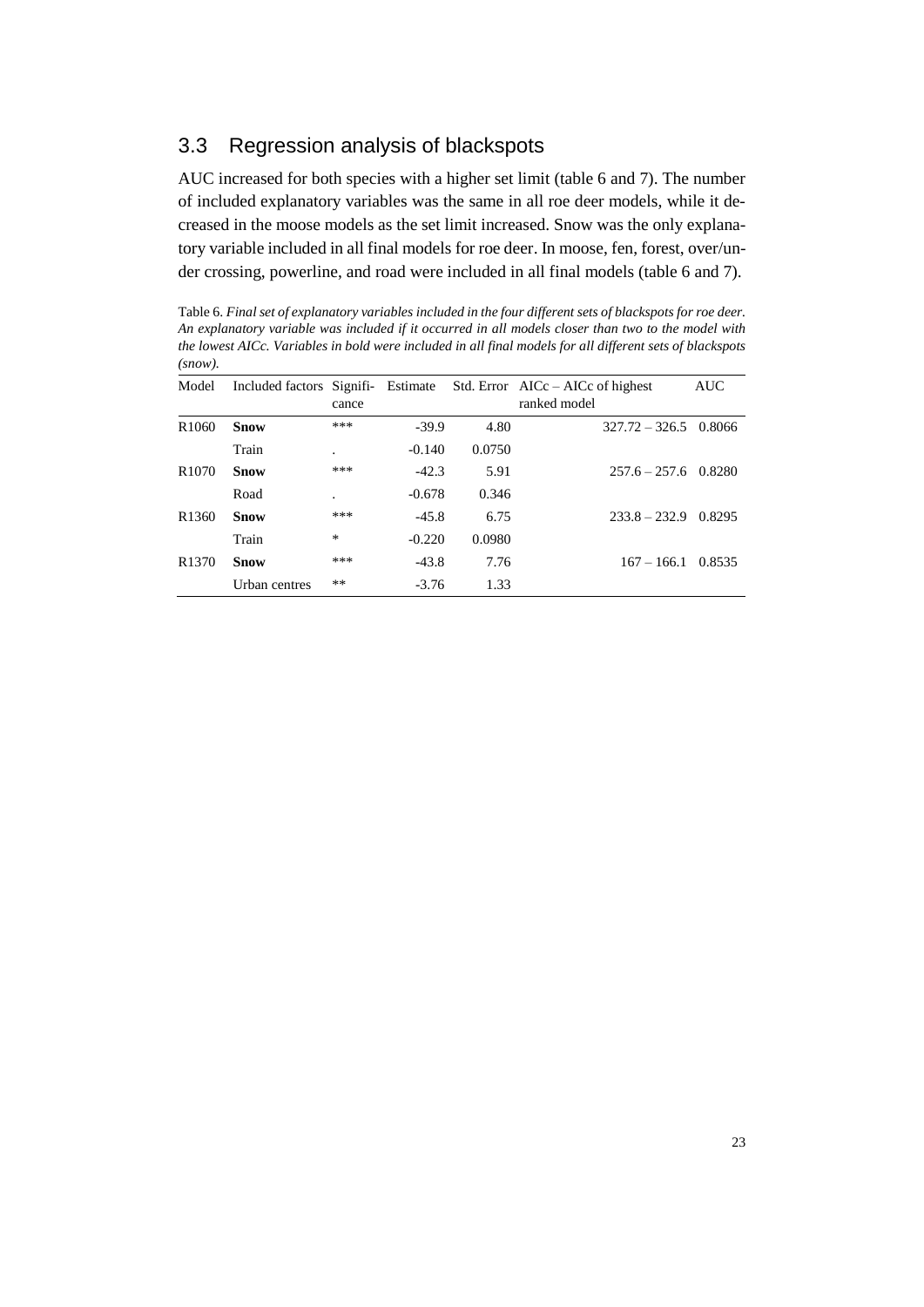<span id="page-25-0"></span>Table 7. *Final set of explanatory variables included in the logistic regression models for the four different sets of blackspots for moose. An explanatory variable was included if it occurred in all models' closer than two to the model with the lowest AICc, the final model was therefore not always the model with the lowest AICc. Variables in bold were included in all final models for all four sets of blackspots (fen, forest, over/under crossing, powerlines, roads).*

| Model | Included factors           |        | Signifi- Estimate |       | Std. Error AICc - AICc of high- AUC |        |
|-------|----------------------------|--------|-------------------|-------|-------------------------------------|--------|
|       |                            | cance  |                   |       | est ranked model                    |        |
| M1060 | fen                        | $***$  | 10.7              | 3.38  | $443.2 - 443.1$                     | 0.8645 |
|       | forest                     | ***    | 4.40              | 0.641 |                                     |        |
|       | <b>Over/under crossing</b> | ***    | $-0.95$           | 0.166 |                                     |        |
|       | powerline crossing         | $\ast$ | $-1.20$           | 0.494 |                                     |        |
|       | powerline                  | ***    | 0.44              | 0.131 |                                     |        |
|       | road                       | ***    | $-1.75$           | 0.287 |                                     |        |
|       | train                      | **     | $-0.415$          | 0.137 |                                     |        |
| M1070 | fen                        | ***    | 15.1              | 4.02  | $297.9 - 297.9$                     | 0.8840 |
|       | forest                     | ***    | 3.76              | 0.790 |                                     |        |
|       | <b>Over/under crossing</b> | ***    | $-0.785$          | 0.200 |                                     |        |
|       | powerline                  | *      | 0.366             | 0.143 |                                     |        |
|       | road                       | **     | $-1.19$           | 0.408 |                                     |        |
|       | snow                       | *      | 5.57              | 2.59  |                                     |        |
|       | urban centres              | ∗      | $-3.61$           | 1.75  |                                     |        |
| M1360 | fen                        | ***    | 13.3              | 3.99  | $287.5 - 286.3$                     | 0.8892 |
|       | forest                     | ***    | 3.79              | 0.732 |                                     |        |
|       | <b>Over/under crossing</b> | ***    | $-1.00$           | 0.217 |                                     |        |
|       | powerline                  |        | 0.274             | 0.152 |                                     |        |
|       | road                       | ***    | $-2.14$           | 0.378 |                                     |        |
|       | train                      |        | $-0.29$           | 0.161 |                                     |        |
| M1370 | fen                        | ***    | 13.3              | 3.99  | $287.0 - 285.8$                     | 0.8888 |
|       | forest                     | ***    | 3.77              | 0.732 |                                     |        |
|       | <b>Over/under crossing</b> | ***    | $-1.00$           | 0.217 |                                     |        |
|       | powerline                  |        | 0.275             | 0.151 |                                     |        |
|       | road                       | ***    | $-2.13$           | 0.377 |                                     |        |
|       | train                      |        | $-0.290$          | 0.161 |                                     |        |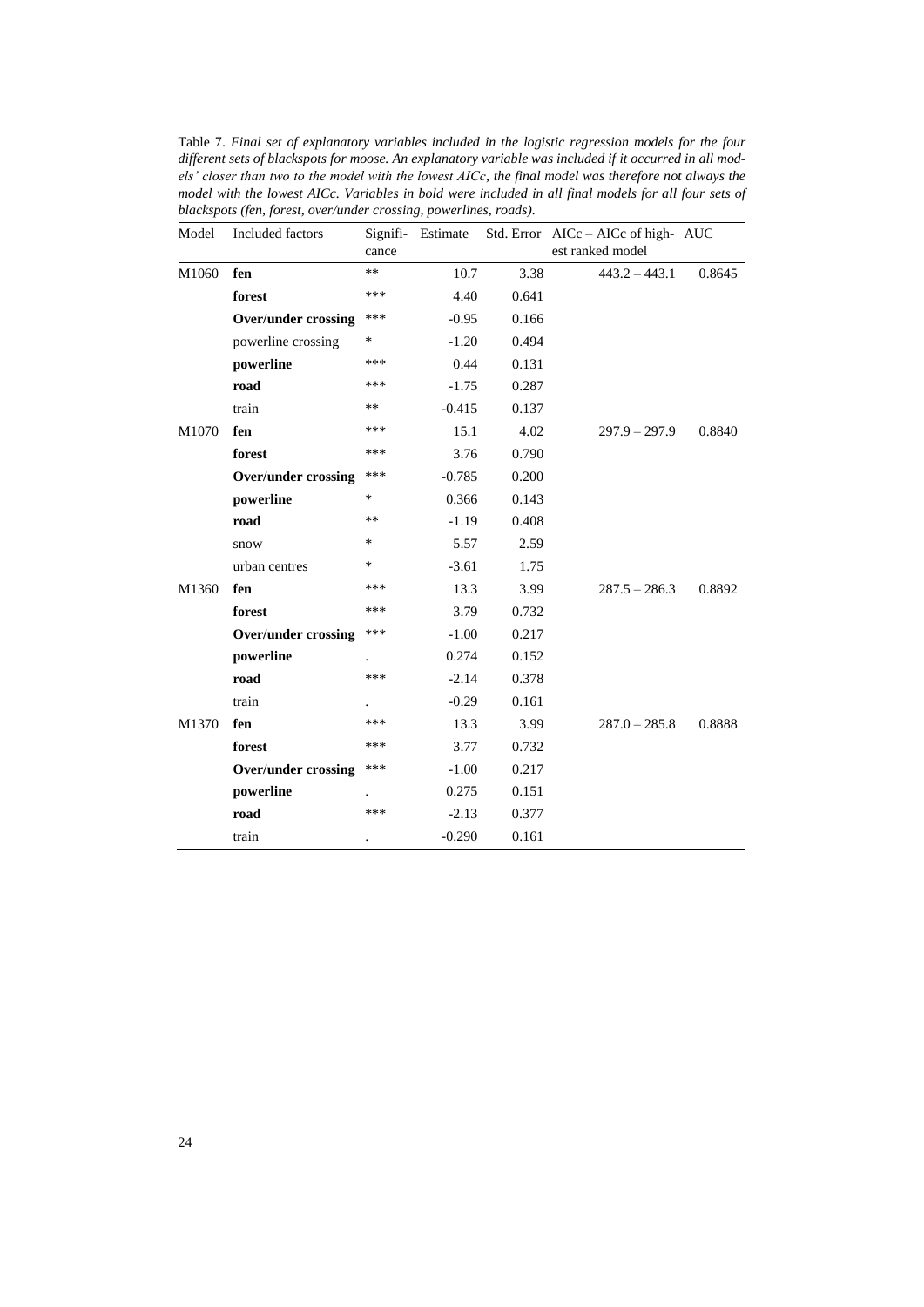The AUC increased with a higher sat limit for both roe deer and moose (table 6 and 7). All models for both species were better at separating defined low-frequency segments than blackspots which can be seen by observing the black line in figure 8 to 15, where closeness to the upper axis rather than the left indicates a model which is good at discriminating with a high TPR (true positive rate, the number of blackspots correctly classified as blackspots/all blackspots at different probability thresholds). When the TPR was low the models for roe deer were no better than a random discriminator. This indicates that the model's ability to discriminate between the two outcomes with a high probability threshold were weak, and it is first with a low probability threshold that the model is a good discriminator.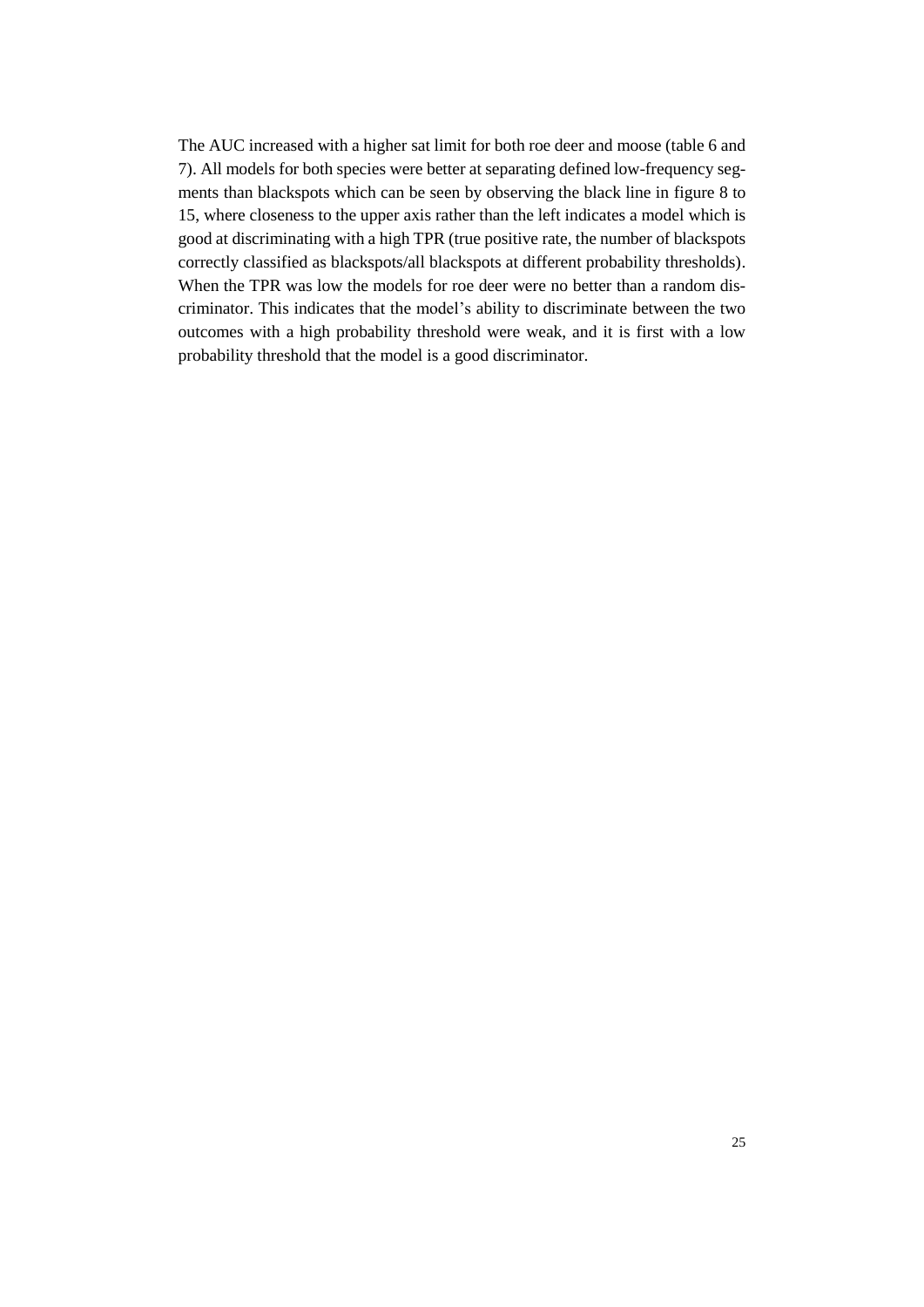

<span id="page-27-0"></span>*Figure* 8. ROC (Receiver operating characteristics) plots for model R1060 (a), R1070 (b), R1360 (c), and R1370 (d) where the black line shows the relation between TPR (true positive rate, sensitivity) and FPR (false positive rate, 1-Specificity). When the black line is close to the red line the model is no better than a random discriminator to differentiate between blackspot and controls, low-frequency segments. The closer the black line is to the upper and left axis, the better it is at discriminating between the two outcomes. The AUC value indicates how good the model is at discriminating between the different outcomes, were 0,8 is abbreviated as very good.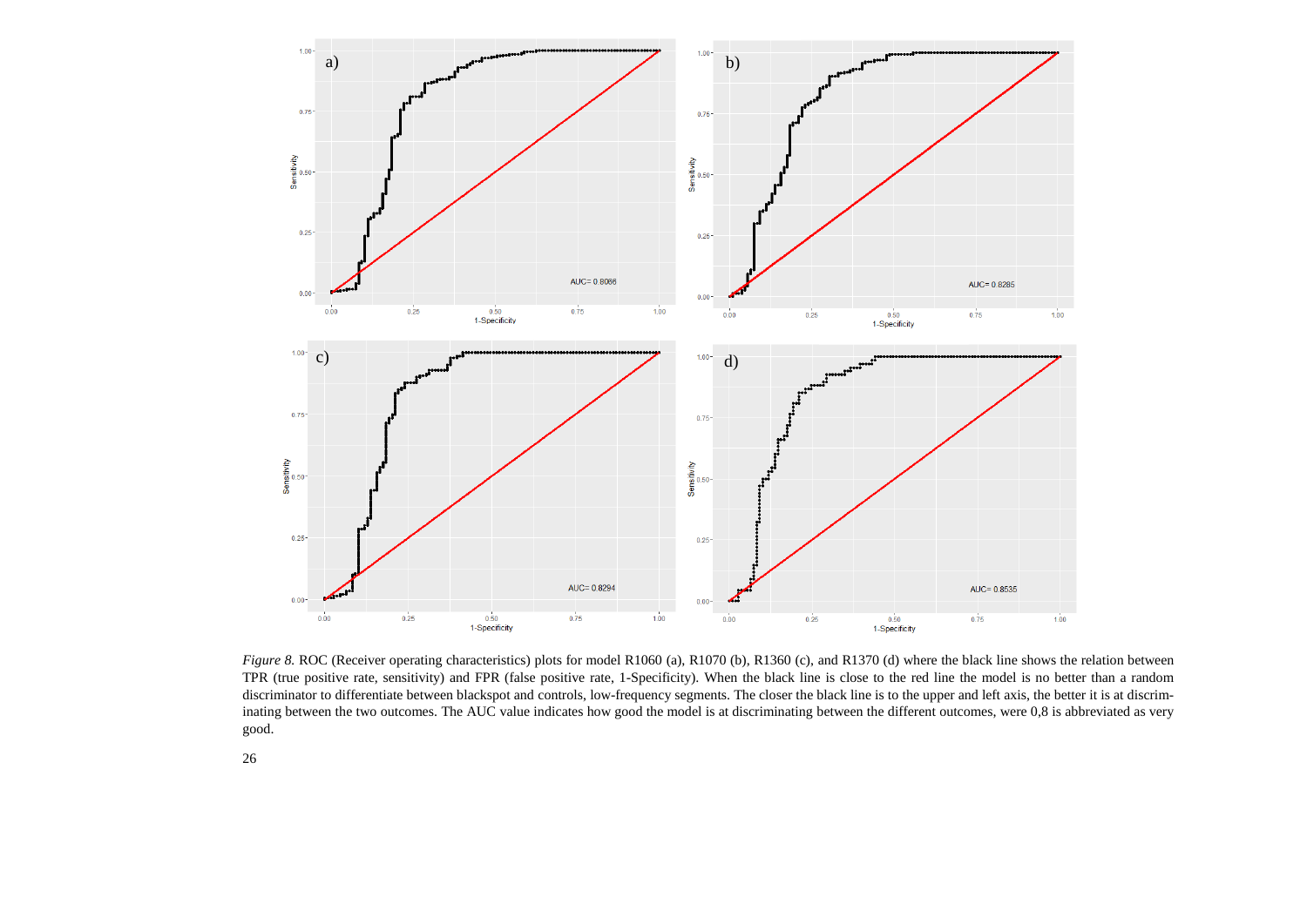

<span id="page-28-0"></span>*Figure* 9. ROC (Receiver operating characteristics) plots for model M1060 (a), M1070 (b), M1360 (c), and M1370 (d) where the black line shows the relation between TPR (true positive rate, sensitivity) and FPR (false positive rate, 1-Specificity). When the black line is close to the red line the model is no better than a random discriminator to differentiate between blackspot and controls, low-frequency segments. The closer the black line is to the upper and left axis, the better it is at discriminating between the two outcomes. The AUC value indicates how good the model is at discriminating between the different outcomes, were 0,8 is abbreviated as very good.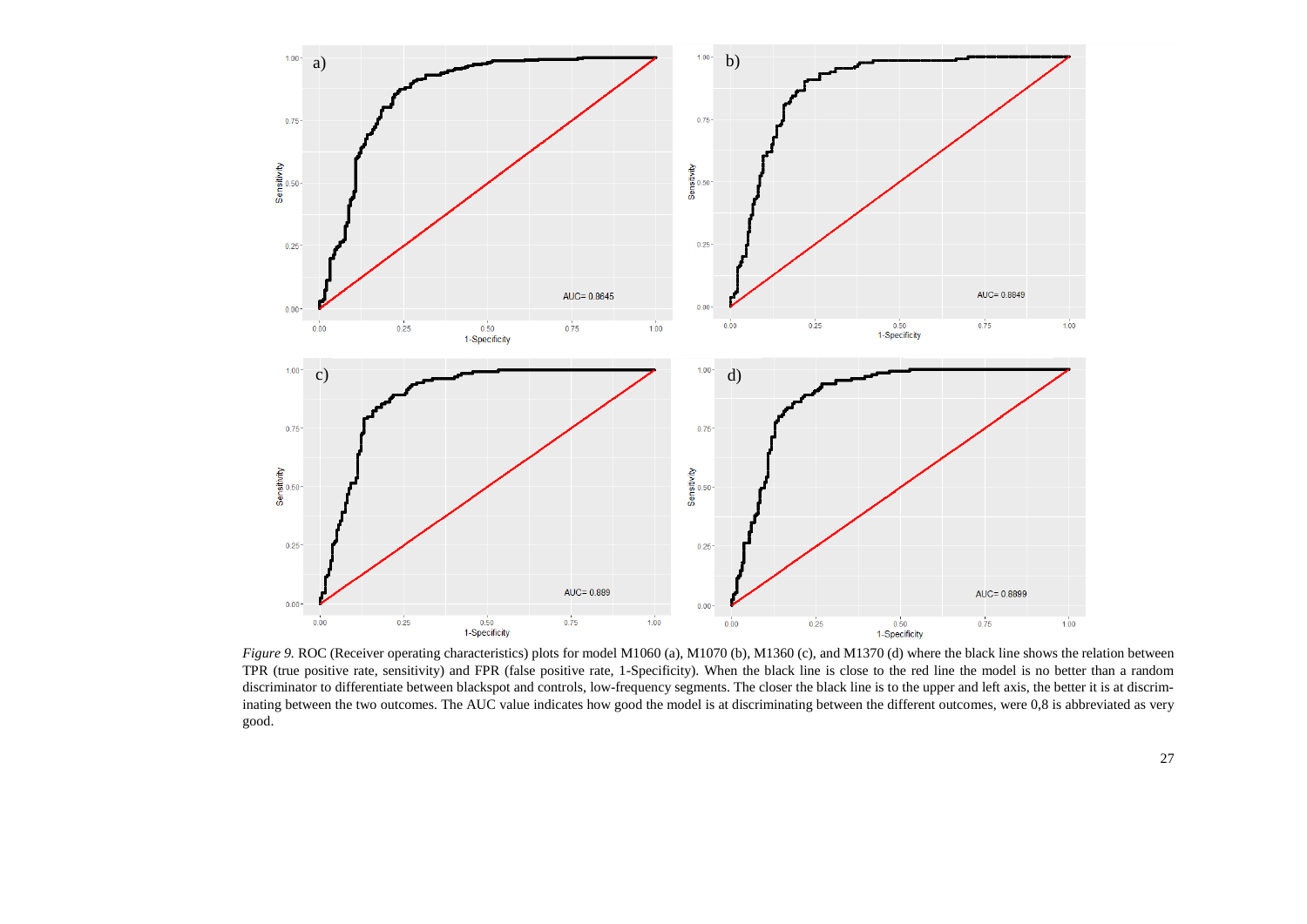### <span id="page-29-0"></span>4 Discussion

I have in this report developed a method to identify blackspots on the Swedish railroad, highlighting the railroad segments which repeatedly had a high frequency of incidents for a major part of the studied time-series. For both species analysed in this report, the ability to differ blackspots from low-frequency segments increased with a higher set limit (regarding set percentile of the yearly distribution of the number of incidents as well as number of years above the percentile). However, which limit to choose is also a practical question and should be decided in cooperation with STA and other interested parties. I recommend the highest limit, 1370, as it was the best at differing blackspots from low-frequency segments and identified a set with the highest average number of incidents per km and the highest quota of number of incidents/total length.

The identified blackspots for roe deer are mostly in south of Sweden, as compared to moose where blackspots were found across the entire country. This reflects the geographical distribution of the two species (Svenska Jägareförbundet, 2016, 2015). The top ten blackspots for moose are in similar geographical areas between all four sets, but both position and the given rank differed between the different limits. This marks the importance of the appropriate choice of ranking criteria as it can have large impact on the final choice of segments.

Previous methods to identify blackspots of wildlife collisions on roads are based on spatial points and cluster analyses, and this is not possible for this data. Instead we used an index of reoccurring high number of incidents as a measure of intensity to define blackspots. This index is based on the relative intensity of incidents for all segments in a year. The method developed in this report is easily repeated, the challenge is setting a limit to identify a desirable number of blackspots. One should be aware that these blackspots do not have a rigorous definition about which measurements to incorporate which gives them a flexibility. One of the difficulties of this and similar studies is therefore identifying which criteria should be used to delineate and rank blackspots. In the end, the needed criteria will differ depending on who is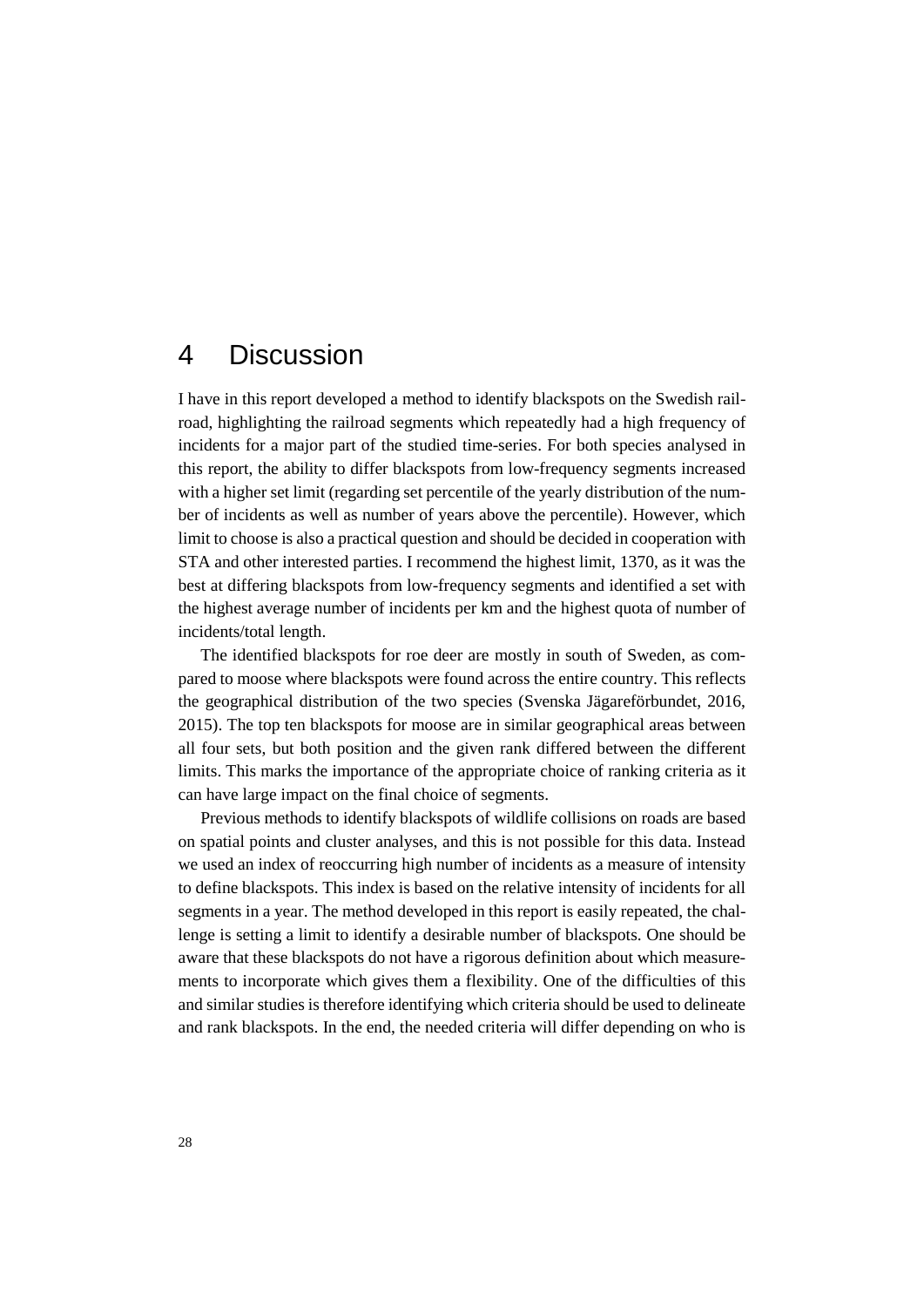asking the question. The flexibility is therefore important, and equally important is the reason for including different criteria.

The AUC-value increases with a higher set percentile for defining blackspots, and a higher set limit increases the model's ability to differentiate between blackspot and defined low-frequency segments. The shape of the curves of the ROC-plots also indicate that the models are increasingly better at separating defined blackspot from low-frequency segments. The top three sets of blackspots for moose have similar AUC-values. This indicates that the explanatory variables couldn't get better at discriminating between the two different outcomes even when choosing a higher limit. An alternative way of identifying blackspots would therefore be based on the position where the AUC levels out. Further studies could investigate the AUC for a larger number of sets of blackspots, ranging from 0 years above the limit up to all available years to assess where the AUC-value levels out and eventually decline. An important factor to incorporate in such a study is the difference in number of blackspots, as running a model on too few dependent variables will give uncertain results (Peduzzi et al., 1996). This suggested method relies on the assumption that a major part of the explanatory variables that truly impact the probability of a blackspot have been identified. Otherwise, the AUC will not truly level out at a limit which indicates the "true" blackspots.

Interpreting the included explanatory variables should be done with caution as the available data extrapolated from ArcGIS as well as the reported incidents often had low resolution regarding geographical precision. Few explanatory variables were included in the final models for roe deer. This could be an effect of both the low resolution and the possibility that I have not succeeded in incorporating the explanatory variables which are important for roe deer. Snow was the only variable included in all final models. Many of the segments defined to have low-frequency of incidents for roe deer were in the northern half of Sweden. I therefore believe that the relationship with snow shows the increase of snow with increasing latitude rather than an impact on the probability of a blackspot. For future analysis, the explanatory variables could also include more categories of open land, such as agricultural habitat, which is known to increase the presence of roe deer (Brown, 2012). It would also be interesting to include the difference in population size depending on geographical location in the analysis.

The final explanatory variables for moose are similar to those identified in previous reports (Rolandsen et al., 2015; Seiler et al., 2011). Fen had the highest parameter estimate which indicates its importance for presence of moose, which is similar to earlier research (Kuijper et al., 2016). The negative effect of powerlines as well as of roads is in opposite to what I expected. For roads, a possible explanation is that the presence of roads in close vicinity to railroads could work as a deter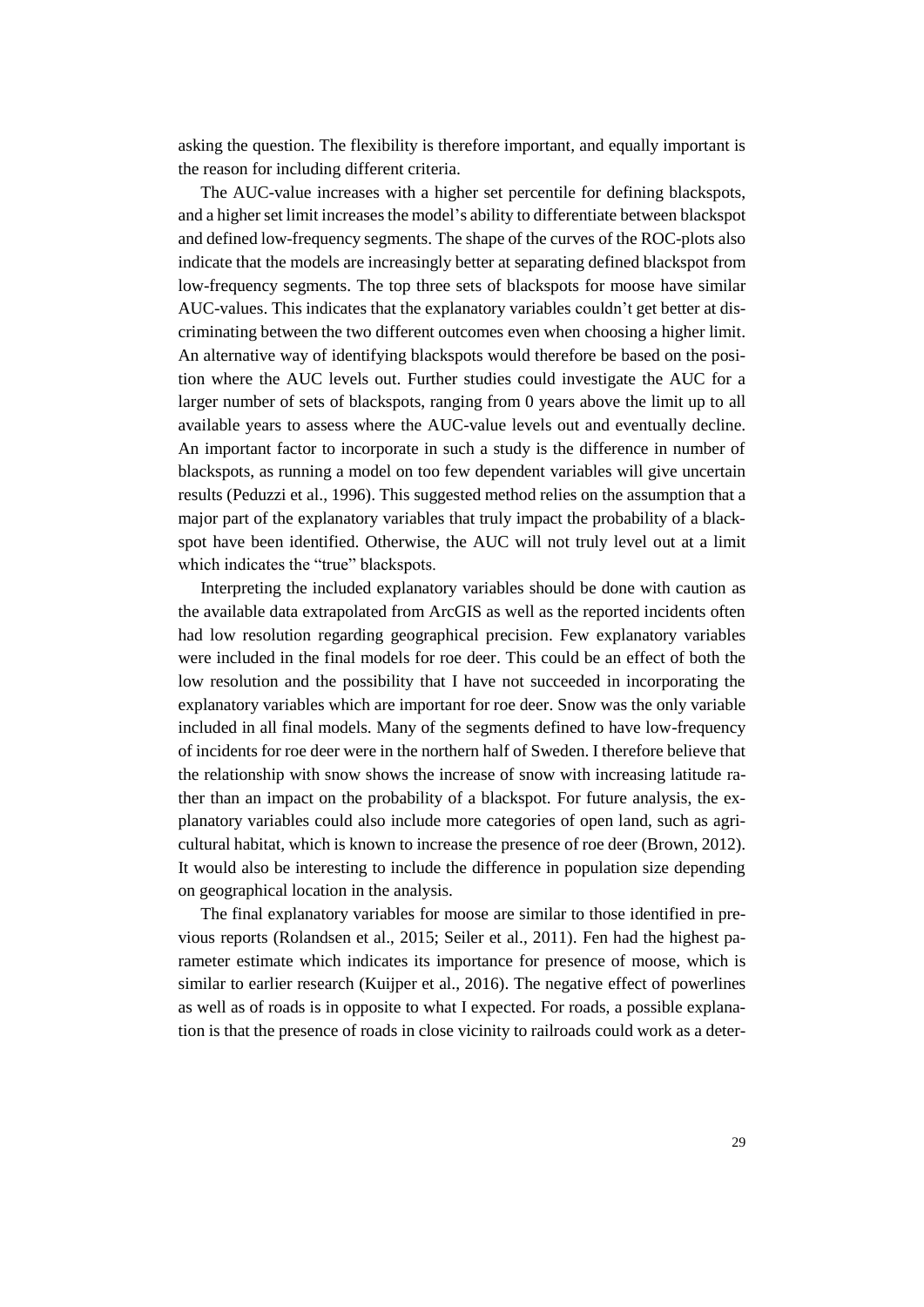ring mechanism for moose rather than funnelling them up on the railroad. The presence of powerlines could be an indicator of more human settlements, decreasing the probability of moose in the area (Torres et al., 2011). However, it could also indicate that the powerlines are attractive to moose and therefore they spend less time in close vicinity to the railroad. Powerlines are sometimes used to plant species that moose prefer as forage (Bergqvist and Bergström, n.d.; Henningsson, 2013; Sveriges Radio, 2003). Powerlines, or rather the powerline segments, might therefore even work as a mitigating effort for TWCs.

Earlier studies have used predictive modelling to understand where incidents occur at a higher rate (Gundersen and Andreassen, 1998; KušTa et al., 2014). Predictive modelling is an important tool as it can suggest mechanisms that can explain the occurrence of blackspots. This allows an understanding of how blackspots will develop with changes in the landscape as well as climate change.

As the TWCs are reported on segments and not with coordinates, there will be some difficulties when positioning mitigation measures to reduce TWCs. Preferably, the reporting system should be updated so that there is a higher geographical precision of where the TWCs occur and with a higher accuracy regarding the species and type of incident reported in the database. Since the number of years included in the database will continue to grow the appropriate number of years above the limit will have to be revised.

#### <span id="page-31-0"></span>4.1 Conclusion

I have developed a method to identify blackspots with repeatedly high numbers of incidents. By automating the process, it could offer a tool for different interested parties. The decision of which limit to use and what measures to include for the ranking might require more elaboration, but the main way of thinking and important questions to answer when dealing with repeatedly high numbers of incidents on railroads have been identified.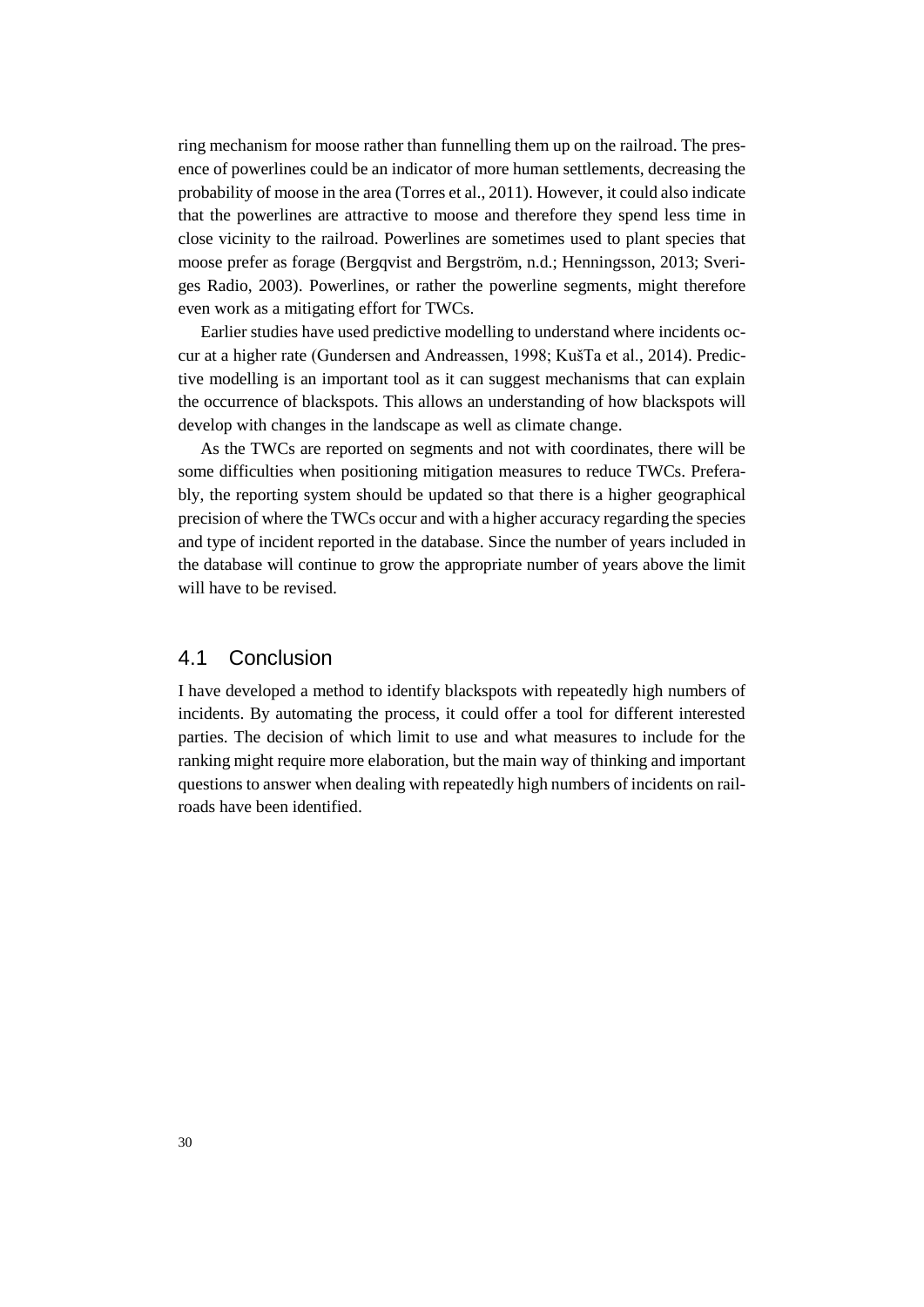## <span id="page-32-0"></span>Acknowledgements

I would like to thank my supervisor, Andreas Seiler, for the many hours spent discussing the details of my study and helping me developing the method. I would also like to thank the STA (Swedish Transport Administration) for providing me with the data necessary to perform the analysis. Finally, I would like to thank my family for proofreading and discussing the different aspects of my work.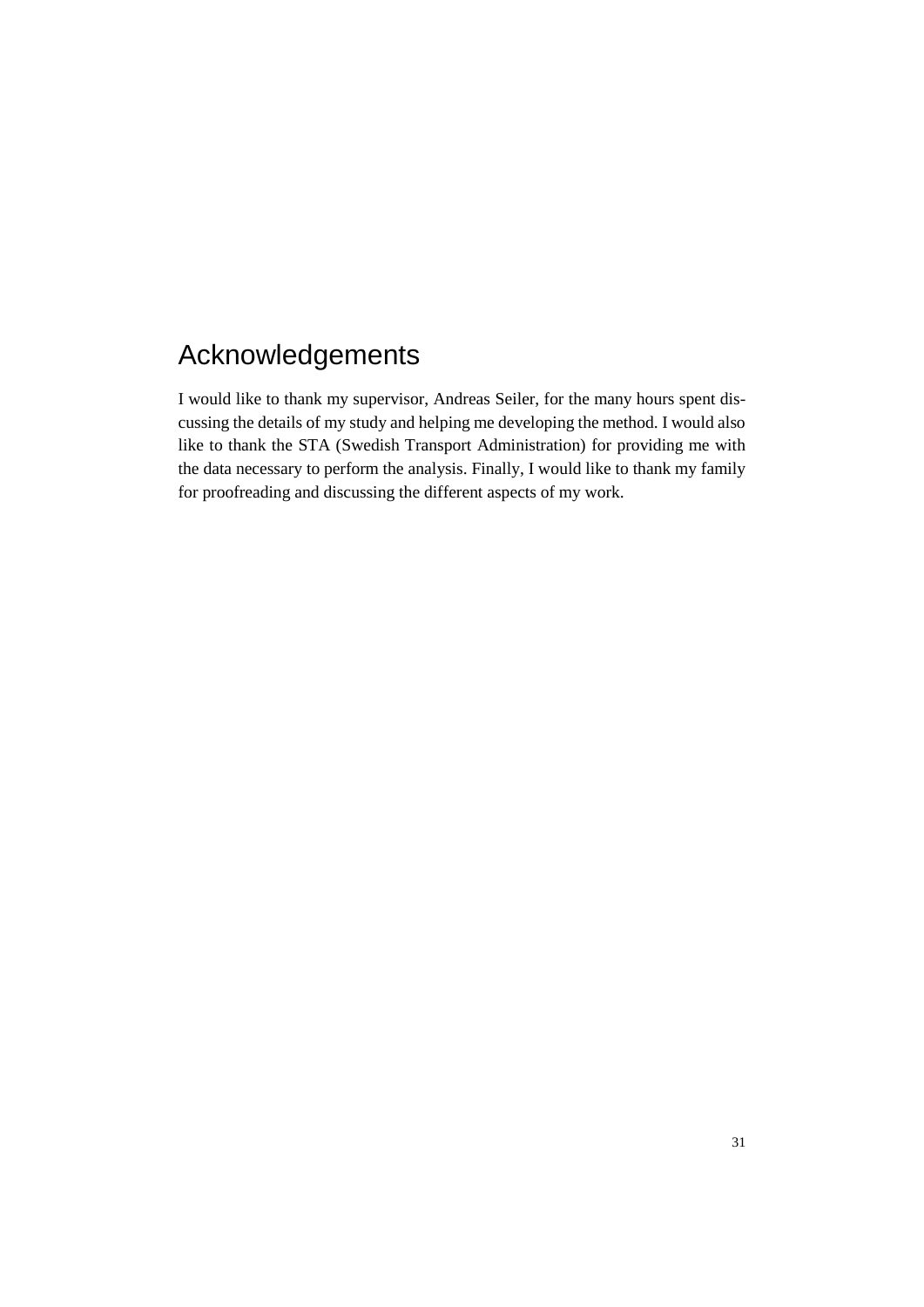### <span id="page-33-0"></span>References

Älgskadefondsföreningen, 2010. Viltolyckshandboken.

- Babińska-Werka, J., Krauze-Gryz, D., Wasilewski, M., Jasińska, K., 2015. Effectiveness of an acoustic wildlife warning device using natural calls to reduce the risk of train collisions with animals. Transp. Res. Part Transp. Environ. 38, 6–14. doi:10.1016/j.trd.2015.04.021
- Baofa, Y., Huyin, H., Yili, Z., Le, Z., Wanhong, W., 2006. Influence of the Qinghai-Tibetan railway and highway on the activities of wild animals. Acta Ecol. Sin. 26, 3917–3923.
	- doi:10.1016/S1872-2032(07)60001-8
- Barton, K., 2016. MuMIn: Multi-Model Interefernce.
- Bergqvist, G., Bergström, R., n.d. Viltvård för klövvilt. Jägarförbundet.
- Bíl, M., Andrášik, R., Janoška, Z., 2013. Identification of hazardous road locations of traffic accidents by means of kernel density estimation and cluster significance evaluation. Accid. Anal. Prev. 55, 265–273. doi:10.1016/j.aap.2013.03.003
- Brown, R.D., 2012. The Biology of Deer. Springer Science & Business Media.
- Burnham, K.P., Anderson, D.R., Burnham, K.P., 2002. Model selection and multimodel inference: a practical information-theoretic approach, 2nd ed. ed. Springer, New York.
- Fellows, I., 2012. Deducer: A Data Analysis GUI for R. J. Stat. Softw. 49, 1–15.
- Grey, E., 2015. The underdog: preventing animal casualties on railways [WWW Document]. Railw. Technol. URL http://www.railway-technology.com/features/featurethe-underdog-preventing-animal-casualties-on-railways-4532957/ (accessed 3.17.17).
- Gundersen, H., Andreassen, H., 1998. The risk of moose Alces alces collision: A predictive logistic model for moose-train accidents. Wildl. Biol. 4, 103–110.
- Henningsson, M., 2013. Här planteras tallarna som ska mätta älgen. Lantbr. Skogsland.
- Hosmer, D.W., Lemeshow, S., Sturdivant, R.X., 2013. Applied logistic regression, Third edition. ed, Wiley series in probability and statistics. Wiley, Hoboken, New Jersey.
- Infrastructure, T. and, 2014. High-tech warnings to help prevent wildlife collisions | BC Gov News [WWW Document]. URL https://news.gov.bc.ca/stories/high-tech-warnings-to-help-prevent-wildlife-collisions (accessed 5.29.17).
- Kuijper, D.P.J., Devriendt, K., Bormans, M., Diggelen, R.V., 2016. Do moose redistribute nutrients in low-productive fen systems? Agric. Ecosyst. Environ., Grazing in European open landscapes: how to reconcile sustainable land management and biodiversity conservation? 234, 40–47. doi:10.1016/j.agee.2016.04.032
- KušTa, T., Holá, M., Keken, Z., JežEk, M., ZíKa, T., Hart, V., 2014. Deer on the railway line: spatiotemporal trends in mortality patterns of roe deer. Turk. J. Zool. 38, 479–485. doi:10.3906/zoo-1308-18
- Montgomery, D.C., Peck, E.A., Vining, G.G., 2012. Introduction to Linear Regression Analysis, 5th ed. John Wiley & Sons.
- Morellet, N., Bonenfant, C., Börger, L., Ossi, F., Cagnacci, F., Heurich, M., Kjellander, P., Linnell, J.D.C., Nicoloso, S., Sustr, P., Urbano, F., Mysterud, A., 2013. Seasonality, weather and climate affect home range size in roe deer across a wide latitudinal gradient within Europe. J. Anim. Ecol. 82, 1326–1339. doi:10.1111/1365-2656.12105
- Park, S.H., Goo, J.M., Jo, C.-H., 2004. Receiver Operating Characteristic (ROC) Curve: Practical Review for Radiologists. Korean J. Radiol. 5, 11–18. doi:10.3348/kjr.2004.5.1.11